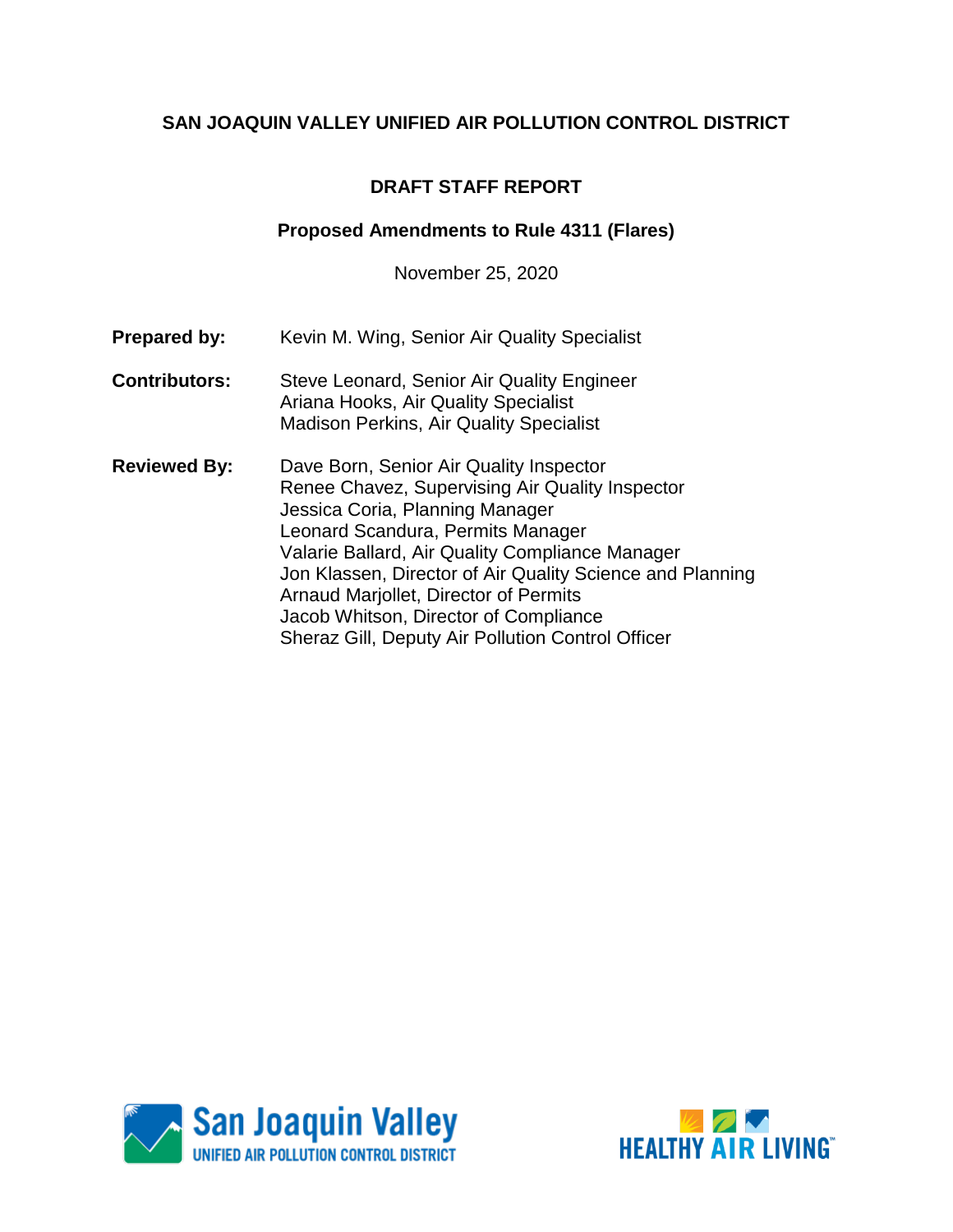# **Table of Contents**

| $\mathsf{L}$ |                                                                           |  |
|--------------|---------------------------------------------------------------------------|--|
| Α.           |                                                                           |  |
| <b>B.</b>    | PM2.5 Health Impacts and Benefits of Implementing NOx Control Measures  4 |  |
| C.           |                                                                           |  |
| D.           |                                                                           |  |
| II.          |                                                                           |  |
| А.           |                                                                           |  |
|              |                                                                           |  |
| B.           |                                                                           |  |
|              |                                                                           |  |
|              |                                                                           |  |
|              | Municipal and Privately Held Sewage and Wastewater Treatment Plants 11    |  |
| III.         |                                                                           |  |
| Α.           |                                                                           |  |
| B.           |                                                                           |  |
| IV.          |                                                                           |  |
| Α.           |                                                                           |  |
| B.           |                                                                           |  |
| C.           |                                                                           |  |
| D.           |                                                                           |  |
| Е.           |                                                                           |  |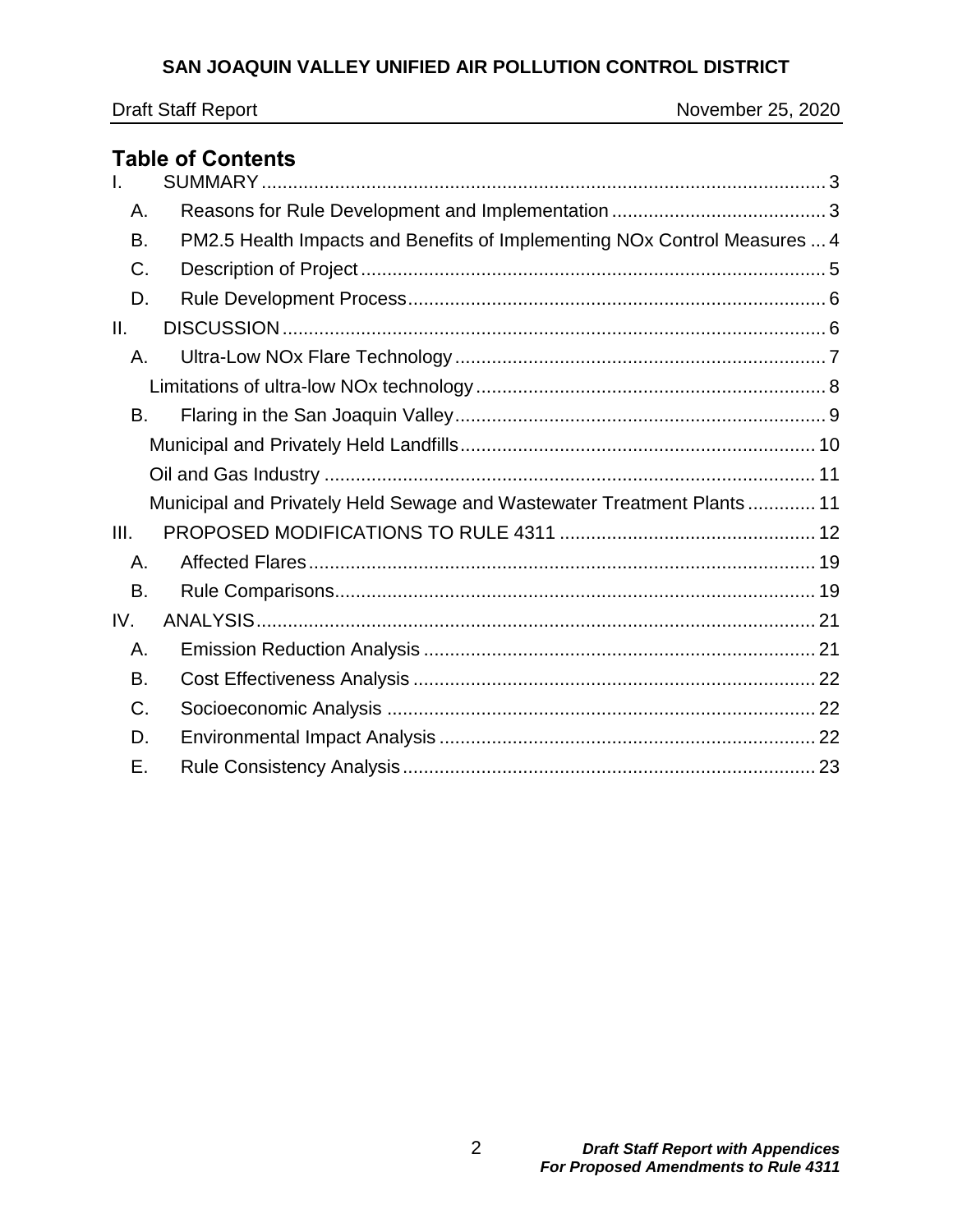Draft Staff Report November 25, 2020

# <span id="page-2-0"></span>**I. SUMMARY**

# <span id="page-2-1"></span>**A. Reasons for Rule Development and Implementation**

The U.S. Environmental Protection Agency (EPA) periodically reviews and establishes health-based air quality standards for ozone, particulates, and other pollutants. Although the San Joaquin Valley's (Valley) air quality is steadily improving, the Valley experiences unique and significant difficulties in achieving these increasingly stringent standards. The Valley's challenges in meeting national ambient air quality standards are unmatched in the nation due to the region's unique geography, meteorology and topography. In response to the latest federal mandates and to improve quality of life for Valley residents, the District has developed and implemented multiple generations of rules on various sources of air pollution. Valley businesses are currently subject to the most stringent air quality regulations in the nation. Since 1992, the District has adopted nearly 650 rules to implement an aggressive on-going control strategy to reduce emissions in the Valley, resulting in air quality benefits throughout the Valley. Similarly, the California Air Resources Board (CARB) has adopted stringent regulations for mobile sources. Together, these efforts represent the nation's toughest air pollution emissions controls and have greatly contributed to reduced ozone and particulate matter concentrations in the Valley.

Due to the significant investments made by Valley businesses and residents and stringent regulatory programs established by the District and CARB, the Valley's ozone and PM2.5 (particulate matter that is 2.5 microns or less in diameter) emissions are at historically low levels, and air quality over the past few years has continued to set new clean air records. Despite the significant progress under these regulations, greatly aided by the efforts of Valley businesses and residents, many air quality challenges remain, including attainment of the federal air quality standards for PM2.5 that are addressed in the District's recently adopted *2018 Plan for the 1997, 2006, and 2012 PM2.5 Standards* (*2018 PM2.5 Plan*).

The *2018 PM2.5 Plan* contains a comprehensive set of local and state measures that build on existing measures to further reduce air pollution from stationary, area, and mobile sources throughout the Valley. These measures include a suite of innovative regulatory and incentive-based measures, supported by robust public education and outreach efforts to reduce emissions of PM2.5 in the Valley. Attaining the multiple federal PM2.5 standards by the mandated deadlines is not possible without significant additional reductions in oxides of nitrogen (NOx), an important precursor to the formation of atmospheric PM2.5.

One of the measures included in the plan is to amend District Rule 4311 (Flares) as a necessary measure for further reducing NOx and bringing the Valley into attainment with federal PM2.5 standards within the mandated federal deadlines. Flaring, in the Valley, accounts for 0.26% of all NOx emissions but it contributes 2% of NOx emissions from stationary sources under the regulatory control of the District.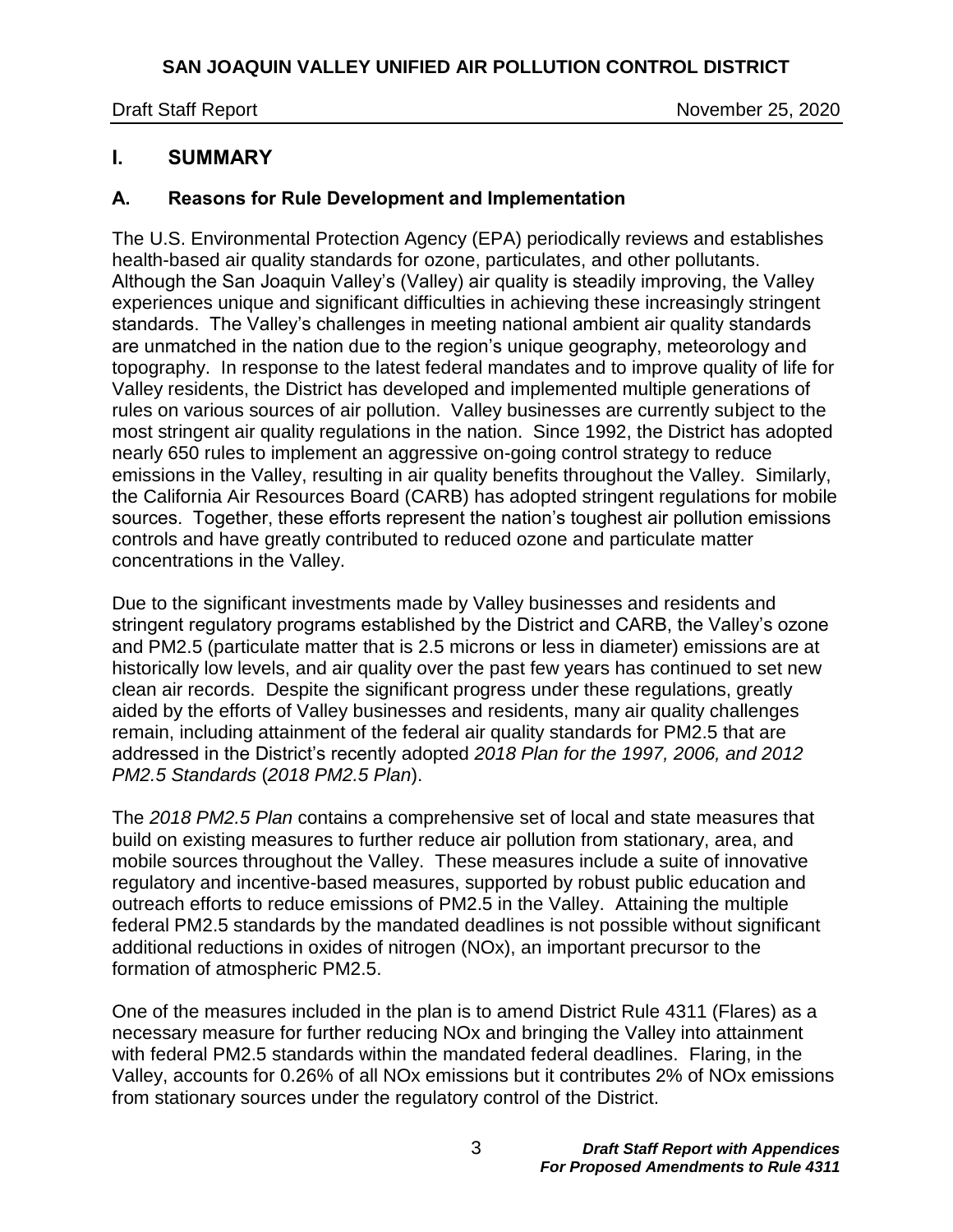$\overline{a}$ 

Draft Staff Report November 25, 2020

Based on a comprehensive technical analysis, in-depth review of local, state, and federal regulations, and a robust public process, District staff are proposing several modifications to Rules 4306 and 4320 to reduce emissions from boilers, process heaters, and steam generators in the San Joaquin Valley. The proposed Rule 4306 and Rule 4320 go above and beyond federal standards of Reasonably Available Control Technology (RACT), Best Available Retrofit Control Technology (BARCT), and Most Stringent Measures (MSM). This rule amendment project is proposed to satisfy the commitments in the District's *2016 Ozone Plan for the 2008 8-hour Ozone Standard* and the *2018 PM2.5 Plan*. The proposed amendments to Rule 4311 will seek to obtain as much NOx emission reductions from the source category as expeditiously practicable, technologically feasible, and economically reasonable.

## <span id="page-3-0"></span>**B. PM2.5 Health Impacts and Benefits of Implementing NOx Control Measures**

The health risks of PM2.5 have been linked to a variety of health issues, including aggravated asthma, increased respiratory symptoms (irritation of the airways, coughing, difficulty breathing), decreased lung function in children, development of chronic bronchitis, irregular heartbeat, non-fatal heart attacks, increased respiratory and cardiovascular hospitalizations, lung cancer, and premature death. CARB explains that even short-term exposure of less than 24 hours can cause for premature mortality, increased hospital admissions for heart or lung causes, acute and chronic bronchitis, asthma attacks, emergency room visits, respiratory symptoms, and restricted activity days.<sup>1</sup> Children, older adults, and individuals with heart or lung diseases are the most likely to be affected by PM2.5.

PM2.5 emissions are characterized by a unique combination of direct and secondarily formed constituents. As NOx emissions are a key precursor to the formation of ammonium nitrate, which is a large portion of total PM2.5 during the peak winter season, continuing to assess the feasibility of achieving additional NOx reductions across the Valley is critical for continuing to improve PM2.5 throughout the region. PM2.5 is a major health risk because it can be inhaled more deeply into the gas exchange tissues of the lungs, where it can be absorbed into the bloodstream and carried to other parts of the body. Due to these significant health risks, EPA establishes health based ambient air quality standards for PM2.5. The District develops attainment plans and implements control measures to lower the amount of PM2.5 throughout the San Joaquin Valley, with the goal of attaining the federal standards.

Within the *2018 Plan for the PM2.5 Standard* the District committed to attain the federal standards for PM2.5, including the 24-hour standard of 35  $\mu$ g/m<sup>3</sup> by the end of 2024, and the annual standard of 12  $\mu$ g/m<sup>3</sup> by the end of 2025. Since 1992, the District has adopted nearly 650 rules to implement an aggressive on-going control strategy to reduce emissions in the Valley. District rules and regulations reduce particulate matter

<sup>1</sup> "Inhalable Particulate Matter and Health (PM2.5 and PM10)." *California Air Resources Board*, 2020, ww2.arb.ca.gov/resources/inhalable-particulate-matter-and-health.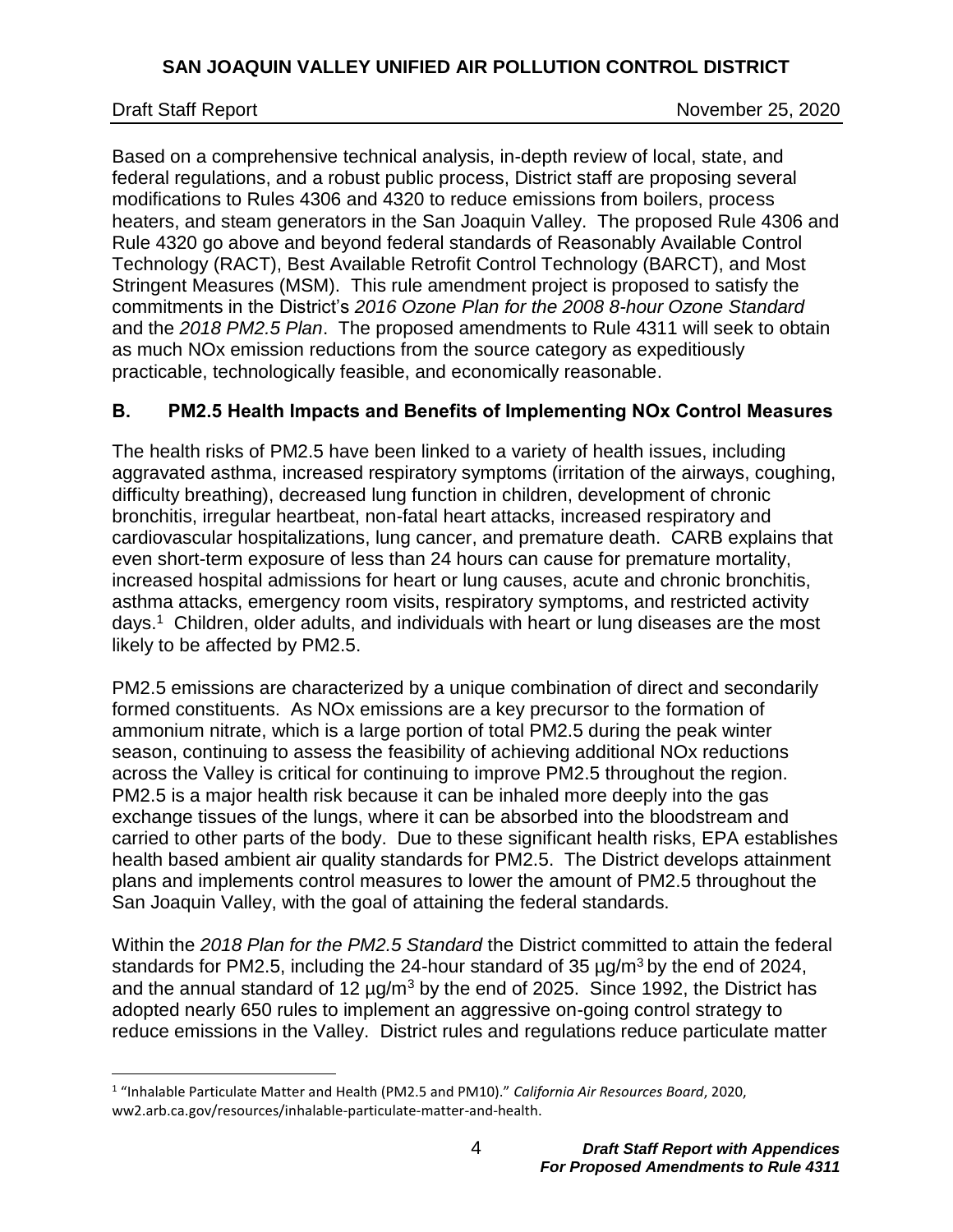Draft Staff Report November 25, 2020

and NOx emissions, and contribute to the Valley's progress toward attainment of healthbased ambient air quality standards.

New regulatory and incentive-based measures proposed by both the District and CARB, combined with existing measures achieving new emissions reductions will achieve the emissions reductions necessary to attain each health-based federal PM2.5 standard as expeditiously as practicable, and will improve public health as emissions reductions and associated health benefits are realized. The proposed amendments will achieve additional reductions in NOx emissions as requirements are implemented by affected sources and new technologies are installed. Additionally, ongoing efforts to reduce the overall amount of flaring will further reduce directly emitted PM2.5 emissions.

# <span id="page-4-0"></span>**C. Description of Project**

Rule 4311 controls emissions from flares used in the Valley at facilities such as, but not limited to, oil and gas production facilities, sewage treatment plants, waste incineration and petroleum refining operations. Under Rule 4311, flare operators are required to submit flare minimization plans, perform extensive monitoring and record keeping, submit reports of planned and unplanned flaring activities to the District, and meet petroleum refinery SO2 performance targets.

Flaring activities in the Valley emit 0.53 tpd of NOx emissions, representing 0.26% of the annual average NOx emissions in the Valley. Despite this relatively small amount of emissions, the District committed in the *2018 PM2.5 Plan* to evaluate this source category to support the attainment of the health-based federal ambient air quality standards.

Originally adopted June 20, 2002, District Rule 4311 was developed to implement RACT requirements for "major sources" of volatile organic compounds (VOCs) and NOx. District Rule 4311 was then amended June 15, 2006 to change the major source applicability cutoff from 25 tons per year to 10 tons per year, per section 182(e) of the Clean Air Act. Finally, on June 18, 2009 District Rule 4311 was amended to add monitoring, reporting requirements and flare minimization requirements as well as introduce performance targets for emissions of sulfur from flares at petroleum refineries.

The *2016 Plan for the 2008 8-Hour Ozone Standard* was adopted by the District Governing Board on June 16, 2016. The comprehensive strategy in the plan was designed to bring the San Joaquin Valley into attainment of EPA's 2008 8-hour ozone standard of 75 ppm as expeditiously as practicable, and no later than December 31, 2031. This plan included commitments to further evaluate emission reductions from flaring in the Valley. The District is currently on-track for attainment of this standard, and continued emission reductions of NOx and VOCs through the implementation of control measures, including the proposed amendments to Rule 4311, will ensure that the Valley attains both the 2008 ozone standard, as well as the recently strengthened 2015 federal 8-hour ozone standard of 70 ppm.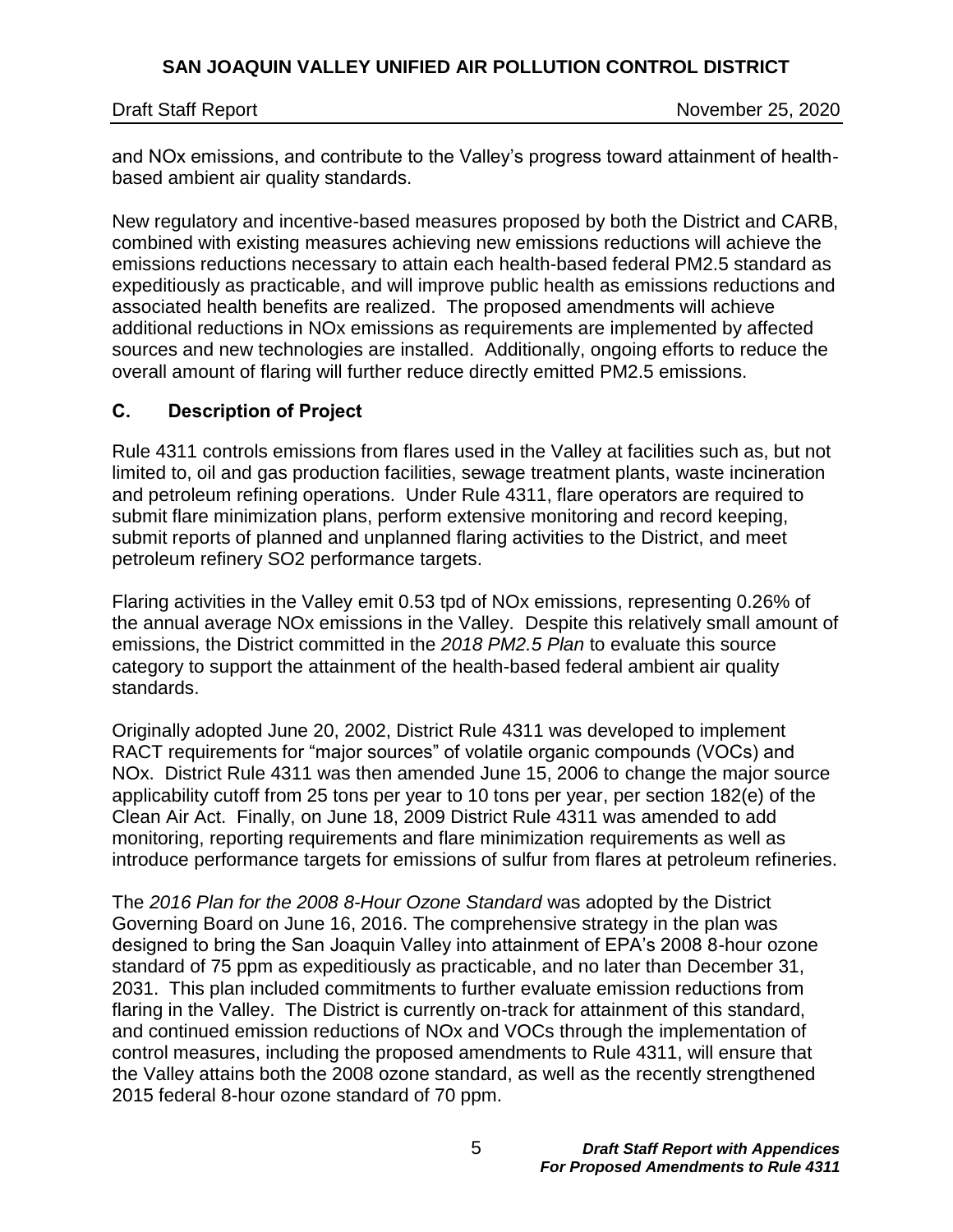Draft Staff Report November 25, 2020

On November 15, 2018 the District's Governing Board adopted the *2018 PM2.5 Plan*. The plan demonstrated that Rule 4311 had the most stringent measures feasible to implement in the valley and committed to go beyond the Most Stringent Measures and pursue additional opportunities for emission reductions from this source category. The plan projected to achieve 0.05 tons per day of NOx reductions from this rule amendment.

The proposed amendments would amend Rule 4311to satisfy commitments in the *2016 Ozone Plan* and *2018 PM2.5 Plan*. The proposed amendments to Rule 4311 include lowering NOx emissions limits for multiple categories of facilities with flares subject to the rule used over specified annual flaring throughput thresholds, clarifying definitions, and updating test methods. The NOx emissions limits proposed require the installation of ultra-low NOx flares. Operators may also choose to reduce flare use, such as by implementing alternative flare gas utilization options. Through the implementation of the proposed Rule 4311 amendments, an estimated 37.2% reduction from the current NOx emissions level will be achieved in 2024. Based on the emissions inventory used for the *2018 PM2.5 Plan*, this will result in 0.19 tons per day (tpd) of NOx emission reductions in 2024. It is expected that the implementation of alternative flare gas utilization options will result in additional NOx emission reductions from this source category, however District staff are not quantifying or proposing these reductions for SIP-credit at this time.

## <span id="page-5-0"></span>**D. Rule Development Process**

As part of the rule development process, District staff conducted a public scoping meeting in August 2017. Three sets of flare operator workgroup meetings were held October 2017, April 2019, and July 2019. Four public workshops were held November 2019, July 2020, September 2020, and October 2020. At the public meetings, District staff presented the objectives of the proposed rulemaking project, explained the District's rule development process, solicited suggestions from affected stakeholders, and informed all interested parties about tentative upcoming workshop dates, comment periods, and project milestones.

The knowledge gathered during the scoping meeting and public workshops was used to inform the process of drafting the amended draft rule and draft staff report. The final draft rule, draft staff report, and socioeconomic analysis report will be published prior to the public hearing to consider the adoption of the amendments to the rule by the District's Governing Board.

# <span id="page-5-1"></span>**II. DISCUSSION**

A flare is a combustion device designed to destroy VOCs in a high-temperature flame. Flares are used to burn purged and waste gas from refineries, gases from oil wells, landfills, sewage digesters, ammonia fertilizer plants, and gaseous wastes from chemical industries. Flares can be used to control most VOC streams, and can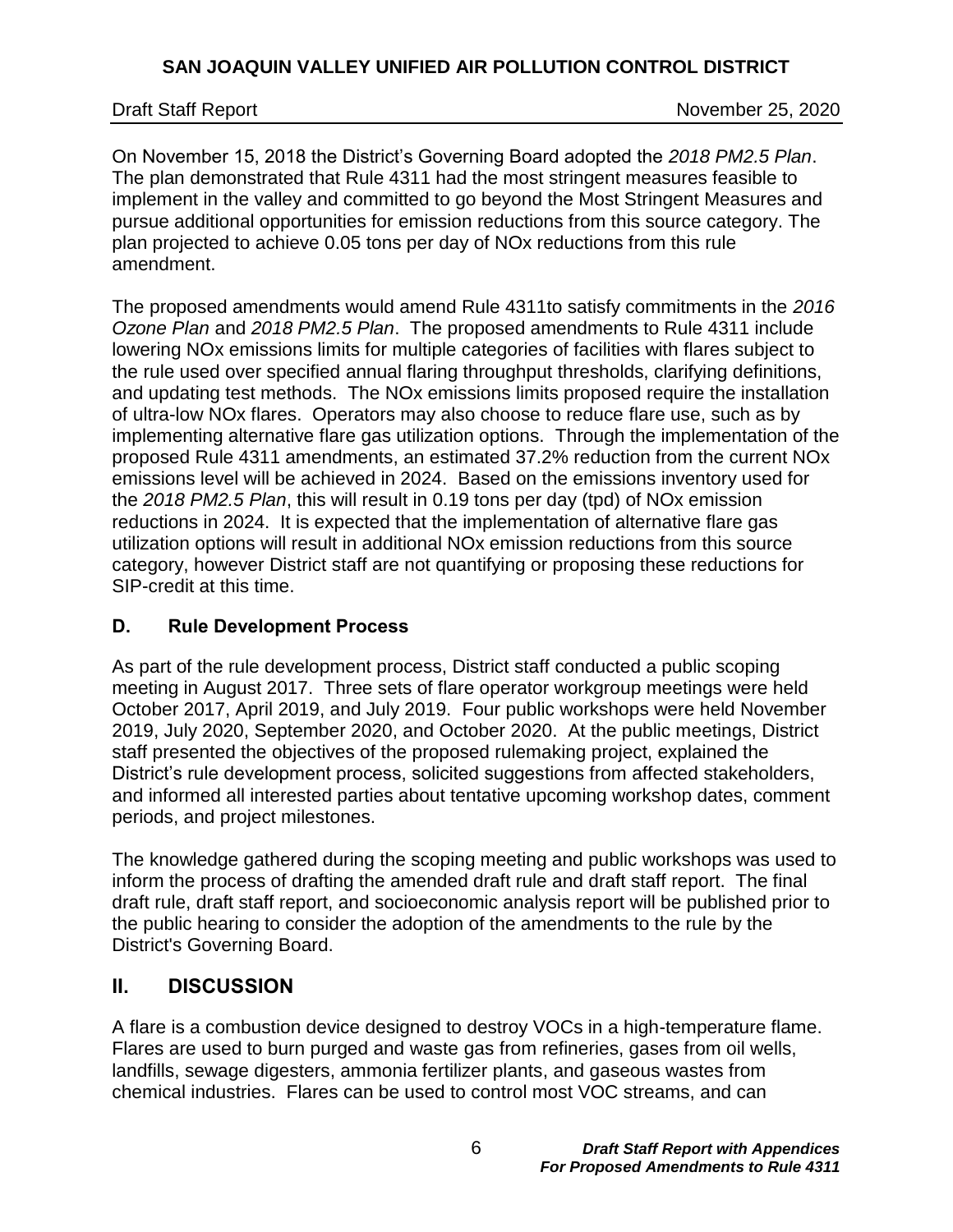Draft Staff Report November 25, 2020

accommodate fluctuations in VOC concentration, flow rate, heating value, and inert species content.

The primary use of a flare is that of a safety device to reduce the potential for fires and explosions due to unburned gaseous hydrocarbon releases. Major industries in the San Joaquin Valley (Valley) utilizing flares impacted by this rule amendment are Oil and Gas Production, and the Sanitation, Sewerage & Refuse Industries. As with any type of combustion equipment, flares generate air pollutants such as nitrogen oxides, sulfur dioxide, carbon monoxide, and particulate matter, in addition to the release of hydrocarbons, which have not been completely combusted.

There are two types of flares, elevated and enclosed ground flares. Flares are categorized by the height of the flare tip, and by the method of enhancing combustion by mixing excess air at the flare tip (i.e., steam-assisted, air-assisted, pressure-assisted, or non-assisted). Elevated flares are more common and have larger capacities than ground flares. The typical flare components include gas vent collection piping, knockout drum, liquid seal, flare stack, gas seal, burner tip, pilot burners, steam injection or forced air, ignition system, and controls. Combustion efficiency depends on flame temperature, residence time in the combustion zone, vent gas flammability, auto-ignition temperature, heating value (Btu/scf), and turbulent mixing. These factors promote a VOC destruction efficiency of 98 percent or greater.

## <span id="page-6-0"></span>**A. Ultra-Low NOx Flare Technology**

Ultra-low NOx (ULN) flares are a growing technology. Commercially available ULN flares guarantee  $NO_x$  limits of 15-20 ppmv corrected to 3%  $O_2$ . All ULN flares incorporate the "enclosed" flare design involving a tall, large diameter exhaust stack/housing which allows for lower NOx emissions and more complete combustion of flared gases than conventional open flares. The large exhaust stack of the enclosed flare also allows stack ports for the insertion of probes to measure exhaust emissions, and conceals the visible flame from view to allow less public objection compared to the intrusive glow and noise of an open flame elevated flare.

Ultra-low NO<sub>x</sub>, low CO emissions, and  $\geq$  99% VOC destruction efficiency is accomplished with pre-mix combustion air technology and either a conventional flame burner or a mesh stainless steel surface burner head. These advanced burners, combined with the longer retention time in the enclosure stack than is possible with an open flare, result in the ultra-low  $NO<sub>x</sub>$  emissions and reduced CO emissions along with more complete combustion that yields higher VOC destruction efficiency. Pre-mix combustion with a closely monitored and maintained air-to-fuel ratio requires supplemental air provided by a sizeable auxiliary air blower, computer control of combustion parameters, and in some instances, supplemental gas fuel and gas sulfur removal systems.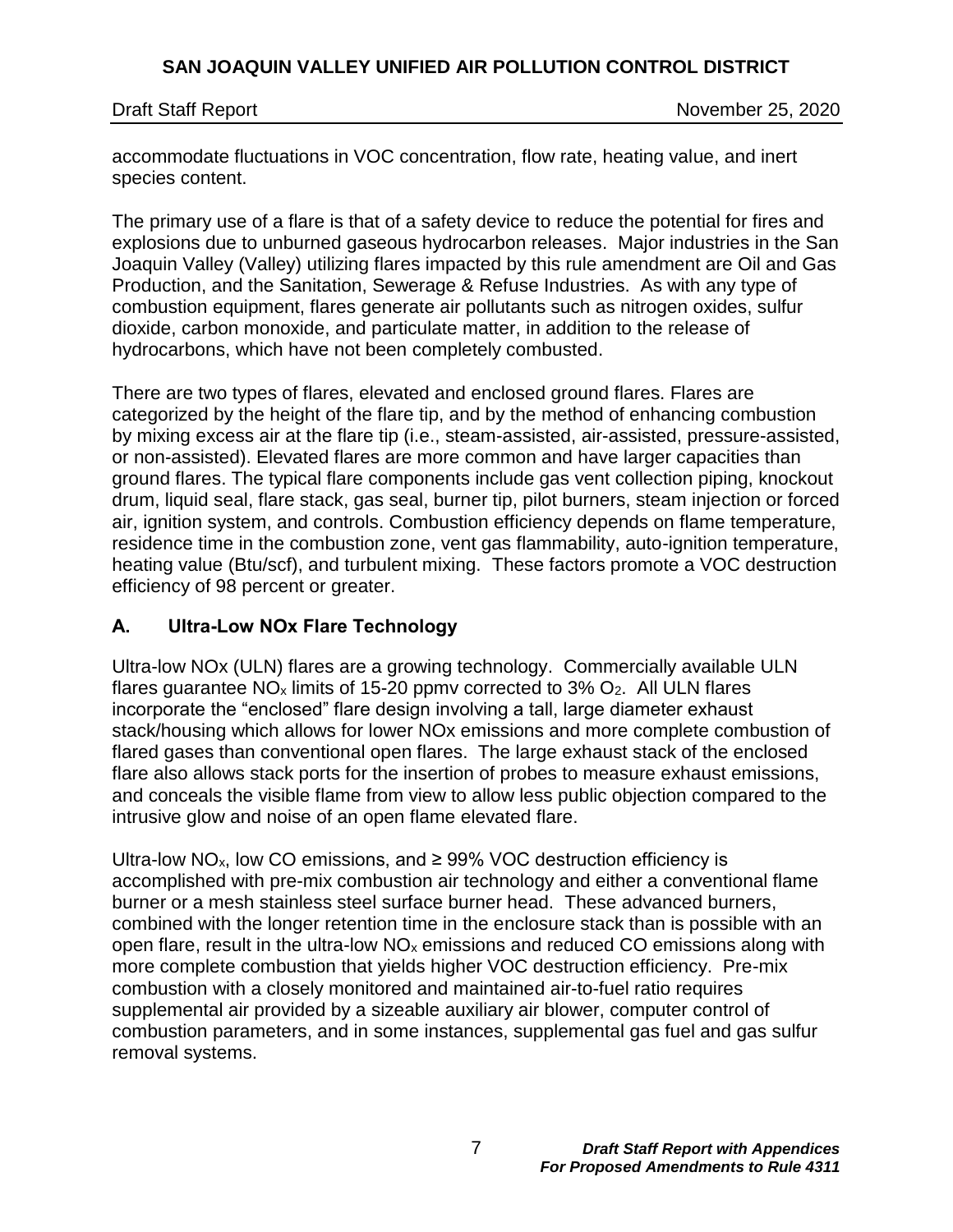Draft Staff Report November 25, 2020

The minimum BTU content of waste gas able to be successfully flared is reported to be in the 150-250 Btu/dscf range, depending on vendor. Additionally, most ULN manufacturers state that sulfur compounds in the waste gas do not pose a problem for the stainless steel burner components, although some other components of the system which are not constructed of stainless steel, such as the blowers, may be susceptible to sulfur based corrosion. One manufacturer has stated that preferred sulfur content is not to exceed 400 ppmv. Manufacturer statements concerning startup/warmup periods of the flare to receive waste gas and achieve ULN combustion range from 30 to 60 minutes. It should be noted that all the ULN manufacturers agree that the closely monitored combustion parameters and steady state waste gas flowrate feeding a ULN renders it unfeasible for use as an emergency release flare, as is commonly found in the Oil and Gas Industry and refineries.

Some of the ULN flares commercially available include:

- Aereon CEB® Series: 0.34 MMBtu/hr 41 MMBtu/hr; Guaranteed  $NO_x \le 15$ ppmv  $\omega$  3% O<sub>2</sub>, equivalent to 0.018 lb-NO<sub>x</sub>/MMBtu
- John Zink Hamworthy ZULE<sup>®</sup>: Custom sizing; Guaranteed NO<sub>x</sub>  $\leq$  20 ppmv @ 3% O2, equivalent to 0.025 lb-NOx/MMBtu
- Perennial Energy: Custom sizing; Guaranteed  $NO_x \le 20$  ppmv @ 3%  $O_2$ , equivalent to 0.025 lb-NOx/MMBtu
- LFG Technologies: Custom sizing; Guaranteed  $NO_x \le 15$  ppmv @ 3%  $O_2$ , equivalent to 0.018 lb-NOx/MMBtu

## <span id="page-7-0"></span>**Limitations of ultra-low NOx technology**

Ultra–low NOx flares utilize fuel air premixing, air/fuel ratio control, and advanced burner designs to achieve ultra-low NOx emissions and higher VOC destruction efficiencies as compared to traditional open and enclosed flares that do not utilize these techniques. Use of ultra-low NOx technology results in limitations of their suitability in various settings as compared to traditional open and enclosed flares as discussed below.

- ULN flares require a start period of 30 to 60 minutes prior to introducing gas to be flared. This start up period makes the use of ULN flares infeasible in settings where flaring of gas is needed immediately or for short periods of time, such as during unforeseen events, power outages, process upsets, etc.
- ULN flares utilize pre-mixing of flare gas and combustion air prior to directing the air/fuel mixture to the burner. The air-fuel ratio must be carefully calibrated for the parameters specific to each individual site. This process relies on the flare gas flow rate and flare gas heating value (Btu/scf) to be relatively constant. As such, ULN flares are not suitable in situations when the flare gas flow rate or heating value are highly variable.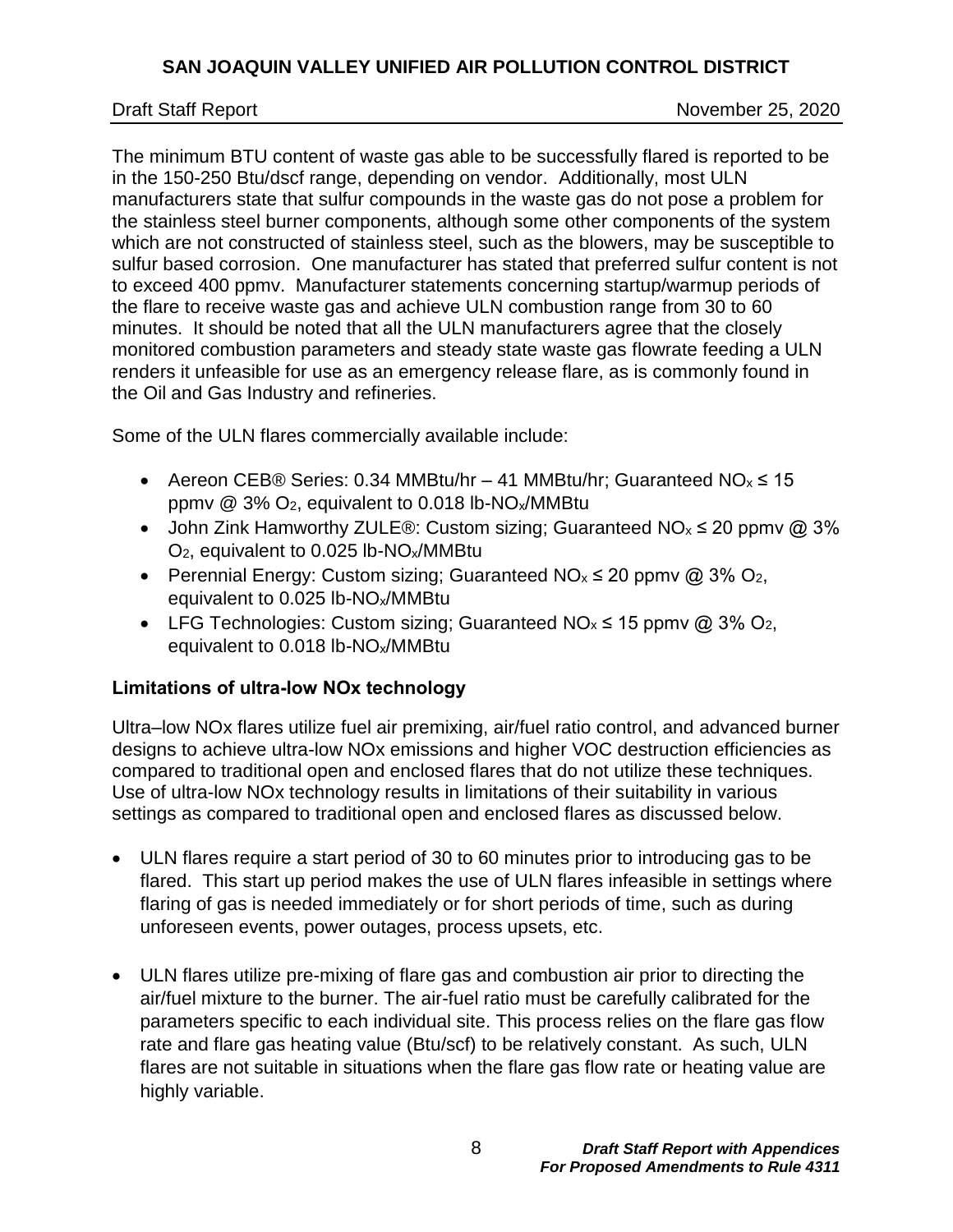Electricity is required to power ULN flares, including the computerized controls and the blower system. Electricity adds costs to the flare operation, and, additionally, some remote sites may not have electricity available.

## <span id="page-8-0"></span>**B. Flaring in the San Joaquin Valley**

A search of the District's permits database identifies 266 flares operating in the Valley. In 2020, these flares emit 0.53 tons per day of NOx, and 0.16 tons per day of PM2.5. This represent 0.26% of the annual average NOx emissions, and 0.27% of the annual average PM2.5 emissions from all sources. For stationary sources under the regulatory control of the District that represents 2% of both the NOx and PM2.5 emissions.

A wide variety of industries rely on flares as safety devices and as essential emissions control devices. The 266 flares operating in the valley are located at facilities from 25 different SIC codes. The diversity of industries that must comply with Rule 4311 is illustrated in [Table](#page-8-1) 1.

| <b>SIC</b> | <b>SIC Industry</b>                                                                 |
|------------|-------------------------------------------------------------------------------------|
| 241        | Dairy Farms                                                                         |
| 1311       | <b>Crude Petroleum and Natural Gas</b>                                              |
| 1321       | <b>Natural Gas Liquids</b>                                                          |
| 1389       | Oil and Gas Field Services, Not Elsewhere Classified                                |
| 2022       | Natural, Processed, and Imitation Cheese                                            |
| 2037       | Frozen Fruits, Fruit Juices, and Vegetables                                         |
| 2084       | Wines, Brandy, and Brandy Spirits                                                   |
| 2099       | Food Preparations, Not Elsewhere Classified                                         |
| 2869       | Industrial Organic Chemicals, Not Elsewhere Classified                              |
| 2873       | <b>Nitrogenous Fertilizers</b>                                                      |
| 2879       | Pesticides and Agricultural Chemicals, Not Elsewhere Classified                     |
| 2911       | <b>Petroleum Refining</b>                                                           |
| 3211       | <b>Flat Glass</b>                                                                   |
| 4911       | <b>Electric Services</b>                                                            |
| 4922       | <b>Natural Gas Transmission</b>                                                     |
| 4932       | <b>Gas and Other Services Combined</b>                                              |
| 4952       | <b>Sewerage Systems</b>                                                             |
| 4953       | <b>Refuse Systems</b>                                                               |
| 4959       | Sanitary Services, Not Elsewhere Classified                                         |
| 5169       | Chemicals and Allied Products, Not Elsewhere Classified                             |
| 5171       | <b>Petroleum Bulk stations and Terminals</b>                                        |
| 5172       | Petroleum and Petroleum Products Wholesalers, Except Bulk Stations<br>and Terminals |

<span id="page-8-1"></span>Table 1 *— SIC Codes and Corresponding Industries*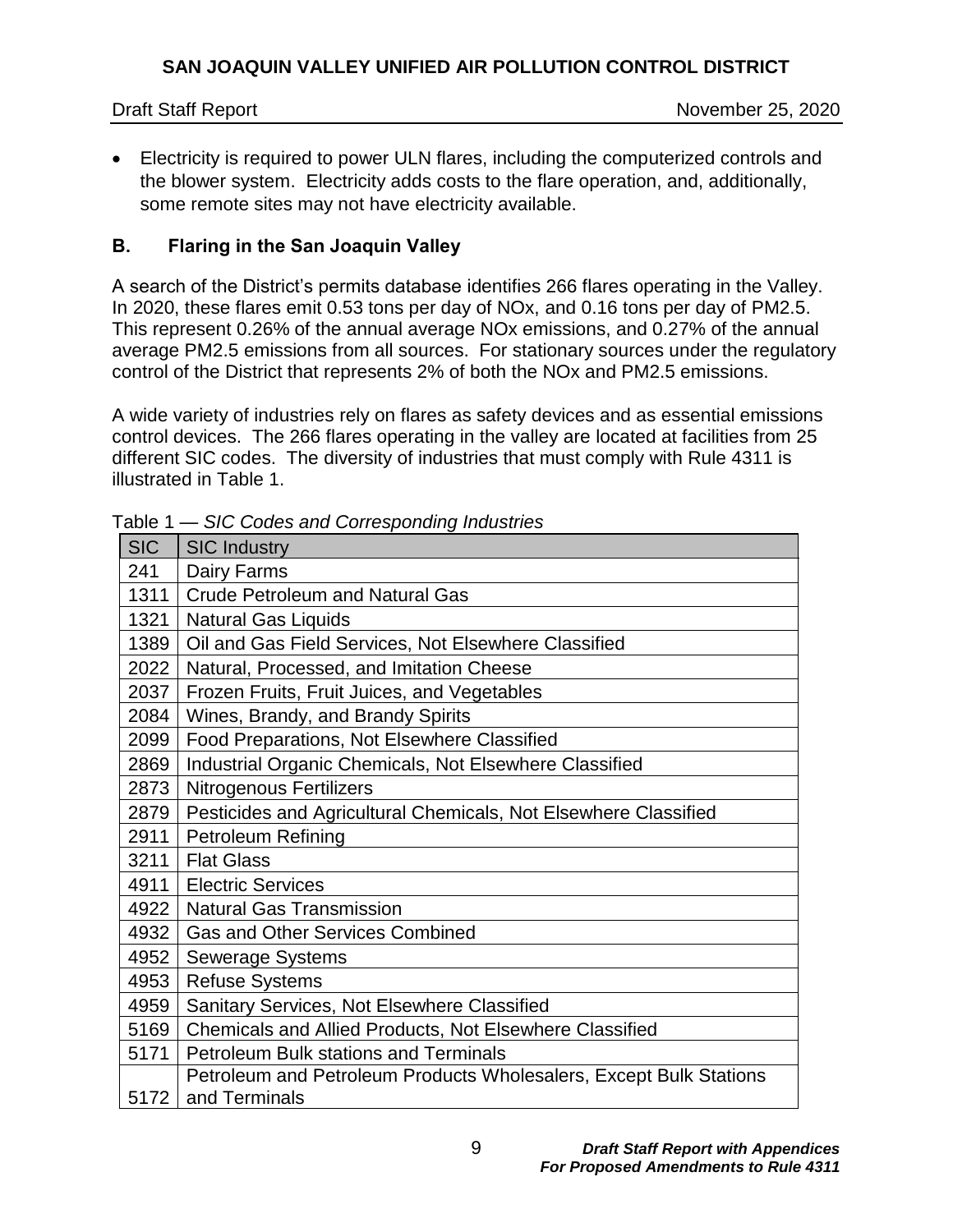Draft Staff Report November 25, 2020

| <b>SIC</b> | SIC Industry                                                |
|------------|-------------------------------------------------------------|
| 5984       | Liquefied Petroleum Gas (Bottled Gas) Dealers               |
| 723        | Crop Preparation Services for Market, Except Cotton Ginning |
| 7359       | Equipment Rental and Leasing, Not Elsewhere Classified      |
| 8062       | <b>General Medical and Surgical Hospitals</b>               |
| 9199       | General Government, Not Elsewhere Classified                |
| 9223       | <b>Correctional Institutions</b>                            |

Of the flare gas combusted in those 266 flares, 92% is combusted in flares at landfills, oil and gas operations, or wastewater treatment plants; SIC codes 4953, 4952, and 1311.

Gasses produced by this variety of industries differ in content, as well as gas production rates and consistency. Given the balance of fuel to air mix and other parameters necessary to maintain NOx emissions as low as required, while still maintaining appropriate VOC destruction efficiencies, ULN technologies are analyzed in the context of the industries they would be deployed in, as further discussed below.

### <span id="page-9-0"></span>**Municipal and Privately Held Landfills**

Landfill operators are sometimes required to collect landfill gas (LFG) as necessary to protect water quality (if LFG were allowed to remain under ground, it would contaminate groundwater) and to comply with state and federal air pollution requirements. A LFG collection system consisting of a series of wells connected to a blower is used to remove the LFG from the landfill. At landfills, flares exist as a primary method of destruction for gas collected to destroy methane, VOCs, and other contaminants; or as a backup to LFG to energy projects.

Landfills have periodically installed LFG fired internal combustion engines, operated by third parties, to combust collected LFG and produce electricity for use at the facility or sale to the electrical grid as a beneficial use method of LFG disposal with the existing flare as backup. Unfortunately, many of these projects are short lived because of problems with the engines operating on the LFG or budgetary issues. To this end, landfills are shown to be the largest single source for constant flaring of produced gases. The SJV does not currently have any ULN flares installed at any of the multiple landfills, only elevated open flares and enclosed flares with  $NO<sub>x</sub>$  limits ranging from 0.050 lb/MMBtu to 0.068 lb/MMBtu. However, the District has recently received an application to install an ULN flare at a landfill.

LFG typically contain manageable sulfur content and enough methane content to yield a heating value of 450-550 Btu/scf. Because of the properties of the gas and the controllable gas flowrate to the flare, a ULN flare is suitable for use at these facilities.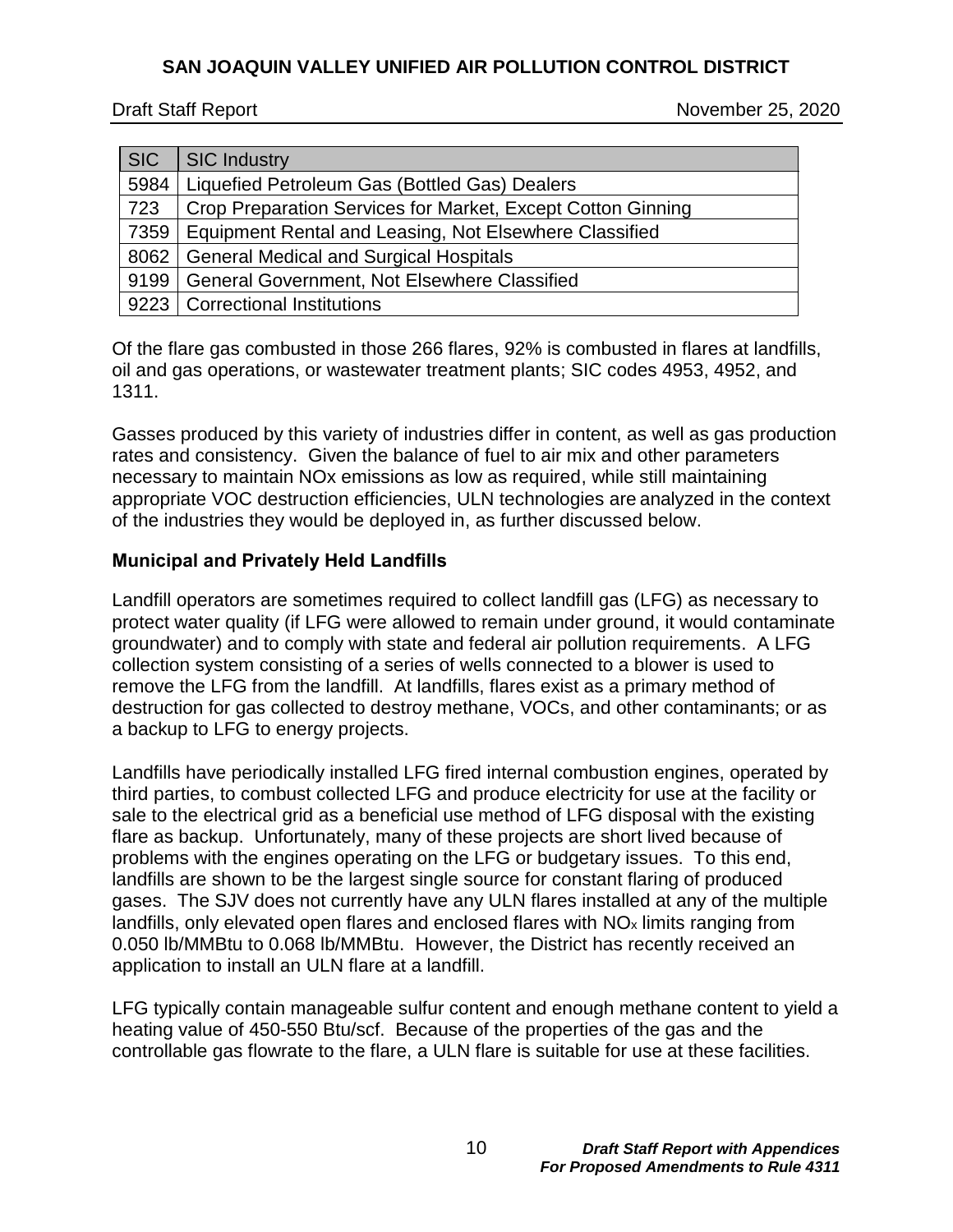Draft Staff Report November 25, 2020

## <span id="page-10-0"></span>**Oil and Gas Industry**

The oil and gas industry uses flares primarily to handle emergency upsets from overpressured vessels, failure of the vapor control system serving production wells and production storage tanks, the unexpected shutdown of combustion equipment disposing of produced gas, or as a method to dispose of produced gas where there is no other use for the gas. Additionally, gas sales pipelines occasionally are shut-down resulting in the need to flare the gas until the sales line is back online or wells can be "shut-in". Flaring sales gas is a loss of revenue and used as a last resort.

Most of the large oil producers in the valley have various methods to dispose of waste gases in a "beneficial use" manner. Only in the instance of what is described as "stranded gas" at an oil lease, where there is not an available pipeline for sales or field gas, combustion equipment suitable for disposal of waste gas, or re-injection wells, would the produced gas be routinely flared. Some of the thermally enhanced oil recovery (TEOR) waste gas is of such a low quality, e.g. very low heat content and high sulfur content, that further processing to enhance the combustibility or salability of the gas is not feasible, and flaring is the only reliable disposal option.

Besides crude oil and natural gas production, there are other facility types in the oil and gas industry, such as natural gas processing plants and refineries, which incorporate emergency flares for safety measures during interruptions and maintenance activities that require vessels to be purged where re-routing purged gases is not possible. Petroleum transfer "racks" and loading/unloading terminals incorporate vapor recovery systems with a standby flare onsite for the occasional breakdown of the vapor control system.

Produced gases from the Oil and Gas Industry vary widely in respect to BTU/scf and sulfur content. Heavy oil production yields gases ranging from 200 BTU/scf (due to high levels of CO2 and inert gases) to ≤ 1,000 BTU/scf. Sulfur content coming out of TEOR wells can vary from negligible to over 20,000 ppmv as H2S. Produced gases from light oil production tend to be very low sulfur and high BTU content, sometimes higher than 1,000 BTU/scf. Any of the facilities that flare at a steady rate, or periodically flare for a reasonable amount of time per episode, can be a candidate for utilizing a ULN flare, with attention paid to managing sulfur in the waste gas. Manufacturers of ULN flares have confirmed that these flares are not suitable for use as an emergency release flare.

## <span id="page-10-1"></span>**Municipal and Privately Held Sewage and Wastewater Treatment Plants**

Wastewater treatment plants include anaerobic digesters that are a critical component of the wastewater treatment process to break down organic waste. After primary treatment of influent streams, which consists of physically separating the solid and liquid components of the waste stream, a secondary biological treatment of the wastewater occurs in digester tanks. Anaerobic digester operations generate a mixture of primarily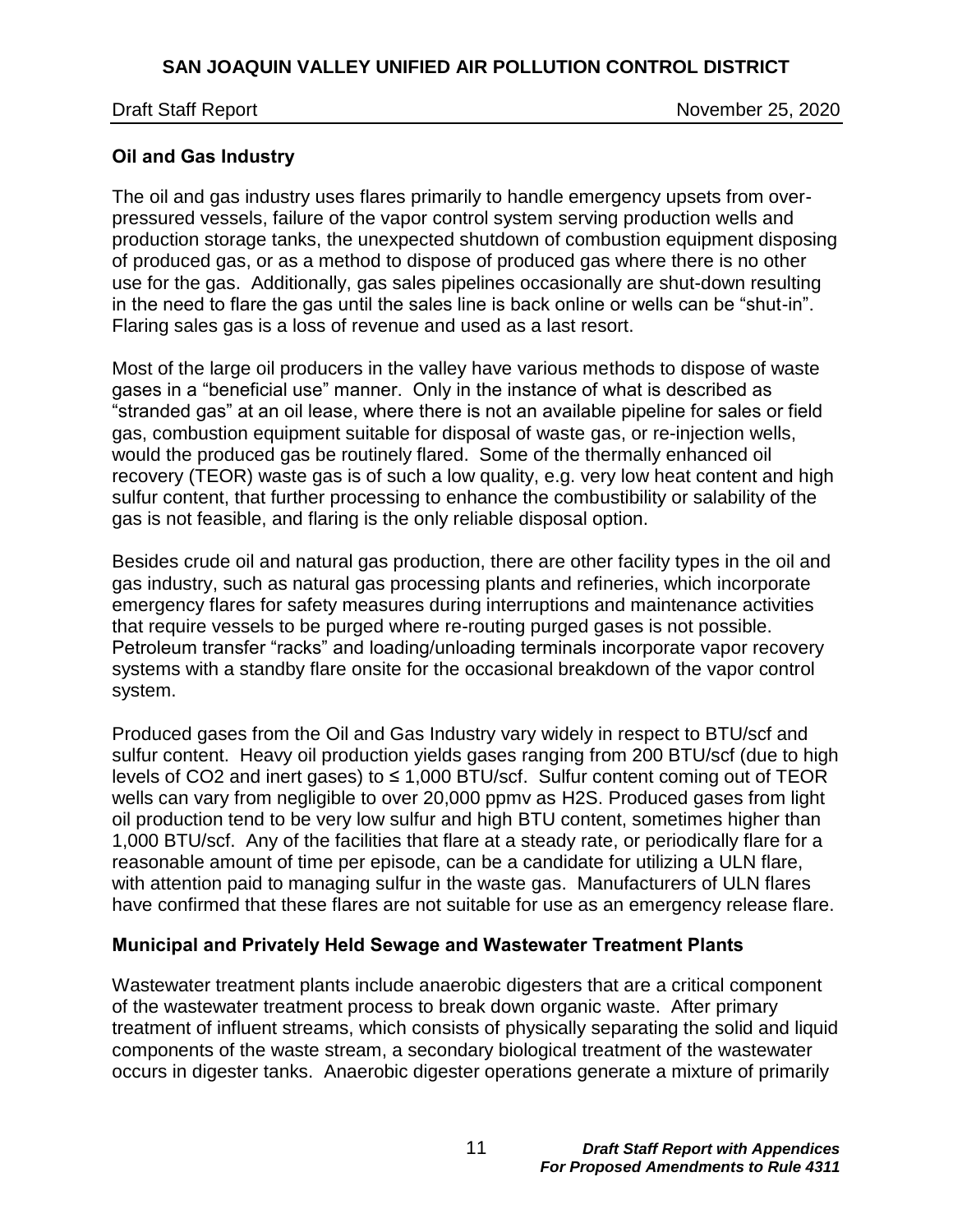CO2 and methane. Depending on the material entering the digester, gasses may contain a number of other contaminants such as sulfur compounds or siloxanes.

Waste gas from the digesters are frequently directed to onsite combustion equipment such as small boilers to heat the digesters or internal combustion engines that can produce electricity to supplement the facility needs and heat transfer to heat the digesters. When all the gas produced cannot be utilized by the combustion equipment, the flares are used to burn off excess gas. Frequently, the boilers that provide heat to the digester tanks are not needed because of sufficient ambient air temperature. Additionally, internal combustion engine based cogeneration systems are taken offline for repairs and complete overhaul, leaving the flare to dispose of the produced digester gas. At smaller facilities without the above combustion equipment to process digester gas, flaring is used exclusively.

Digester gas at these facilities typically contain manageable sulfur content and enough methane to yield a heating value of 500-750 Btu/scf, typically 600 Btu/scf. Because of the properties of the gas and the controllable steady release to the flare, a ULN is suitable for use at such a facility, even if the buildup and required release of excess digester gas requires the flare to be cycled on and off during the day.

# <span id="page-11-0"></span>**III. PROPOSED MODIFICATIONS TO RULE 4311**

Based on the comprehensive technology assessment that District staff have conducted for this source category, as well as a thorough review of state, federal, and other air district regulations, District staff are proposing several modifications to Rule 4311. District staff are proposing to remove the non-major source exemption, remove landfill exemption, add performance standards to require ultra-low NOx technology for new and existing flares to the current flare rule in order to reduce flare emissions in the District.

The proposed amendments to Rule 4311 are designed to encourage flare operators to find beneficial alternative uses of gas combusted or deploy the cleanest flaring technologies to achieve additional NOx emission reductions from this sector. Specific limits are proposed depending on the applicability of the ultra-low NOx technology to different flaring processes with industry specific considerations. The installation of ULN flare technology would be required for flares that combust the majority of gas in the Valley. This would require installation of ULN flares associated with 65% of total gas flared from all categories. The new ULN requirements would be in addition to current requirements, including flare minimization plans.

The following is a summary of the major proposed draft amendments to Rule 4311.

*Section 1.0 Purpose*

No changes are proposed for Section 1.0 at this time.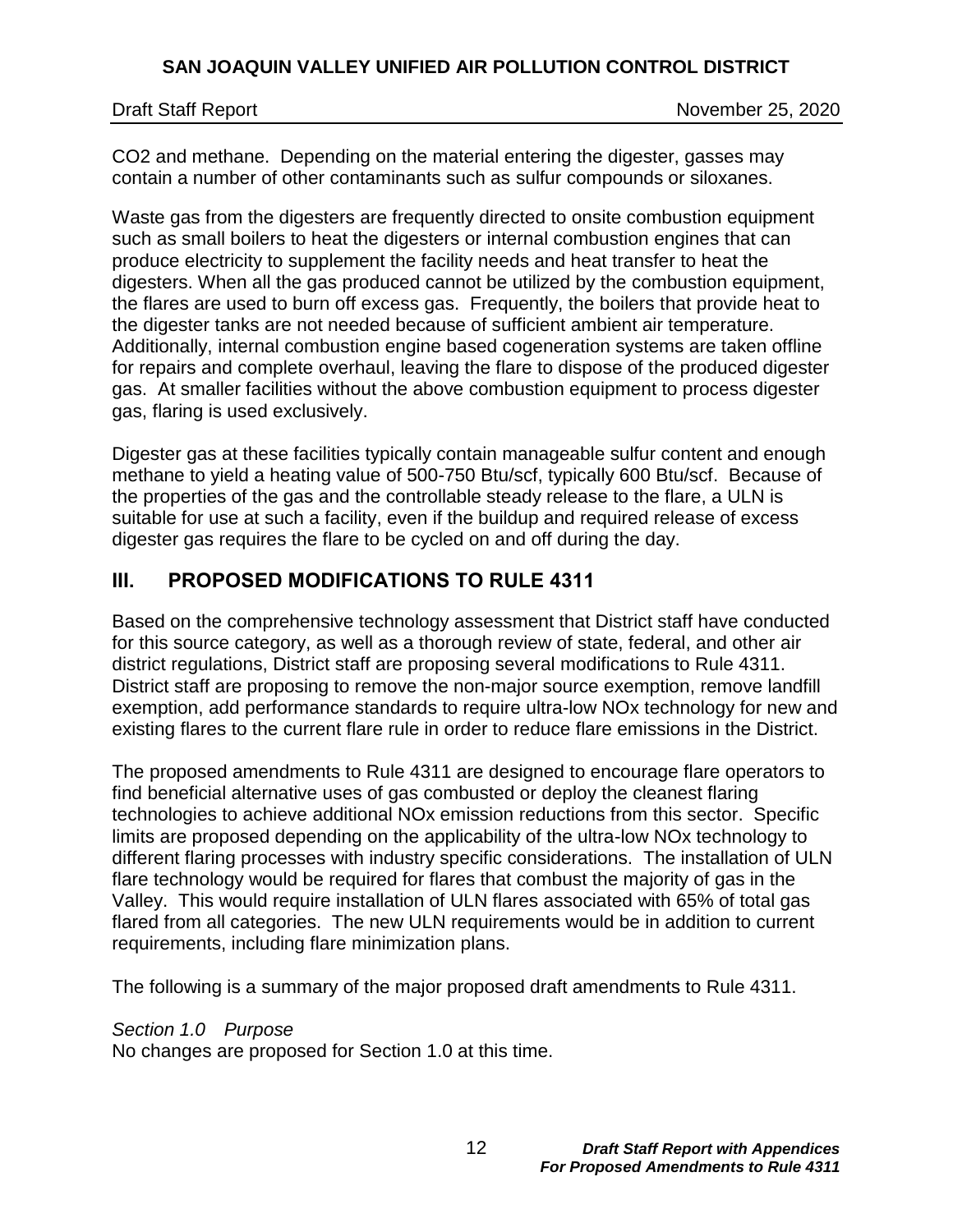Draft Staff Report November 25, 2020

#### *Section 2.0 Applicability*

No changes are proposed for Section 2.0 at this time.

#### *Section 3.0 Definitions*

Definitions would be added or amended to provide clarity and to reflect the additions of the proposed amendments to rule language. Definitions not used in the rule would be removed.

#### *Section 4.0 Exemptions*

Existing exemptions for landfills and non-major sources would be removed (Sections 4.1 through 4.3). New exemptions effective on and after December 17, 2020 would be added to rule language.

#### *Section 4.1 Closed Landfills*

Closed landfills experience decreasing quality and quantity of landfill gas over time. Eventually, declining landfill gas makes flaring not feasible. In some cases when this occurs, activated carbon may be used to replace flares. The declining gas output makes long term investments in alternative uses of landfill gas at closed landfills, or the expense of ultra-low NOx flares not cost-effective. Closed landfills with sufficient gas production would produce enough gas to justify such upgrades so the proposed exemption is for closed landfills producing less than 2,000 MMscf of landfill gas per year.

### *Section 4.2 Propane and/or Butane Flares*

Flares where only butane or propane, or a combination of propane and butane, is combusted in the flare are exempt from Rule 4311. Most of the flares in this category are located at non-major source facilities that were previously exempt from Rule 4311 requirements. The two flares at major sources in this category are used to ensure propane backup systems (used during emergency natural gas curtailments) are functioning properly. These flares are rarely used, with one flare having been dormant for the last five years, and the other flare having a maximum usage of 12 hours per year. Due to these flares being used only for testing of emergency backup systems, and having such a limited usage, the flares are not suitable for the installation of ULN flare technology or for flare minimization. Including this exemption will not result in any increases in emissions in the Valley.

*Section 4.3 Well testing, tank degassing, and pipeline degassing operations* Flares used for well testing, tank degassing, and pipeline degassing operations are generally permitted with various location permits, and are not directly associated with any specific site. The variable nature of their use make them unsuitable for ULN technology. The flares currently permitted in the Valley that will be eligible for this exemption are at facilities that are not major sources, and as a result were previously exempt from Rule 4311.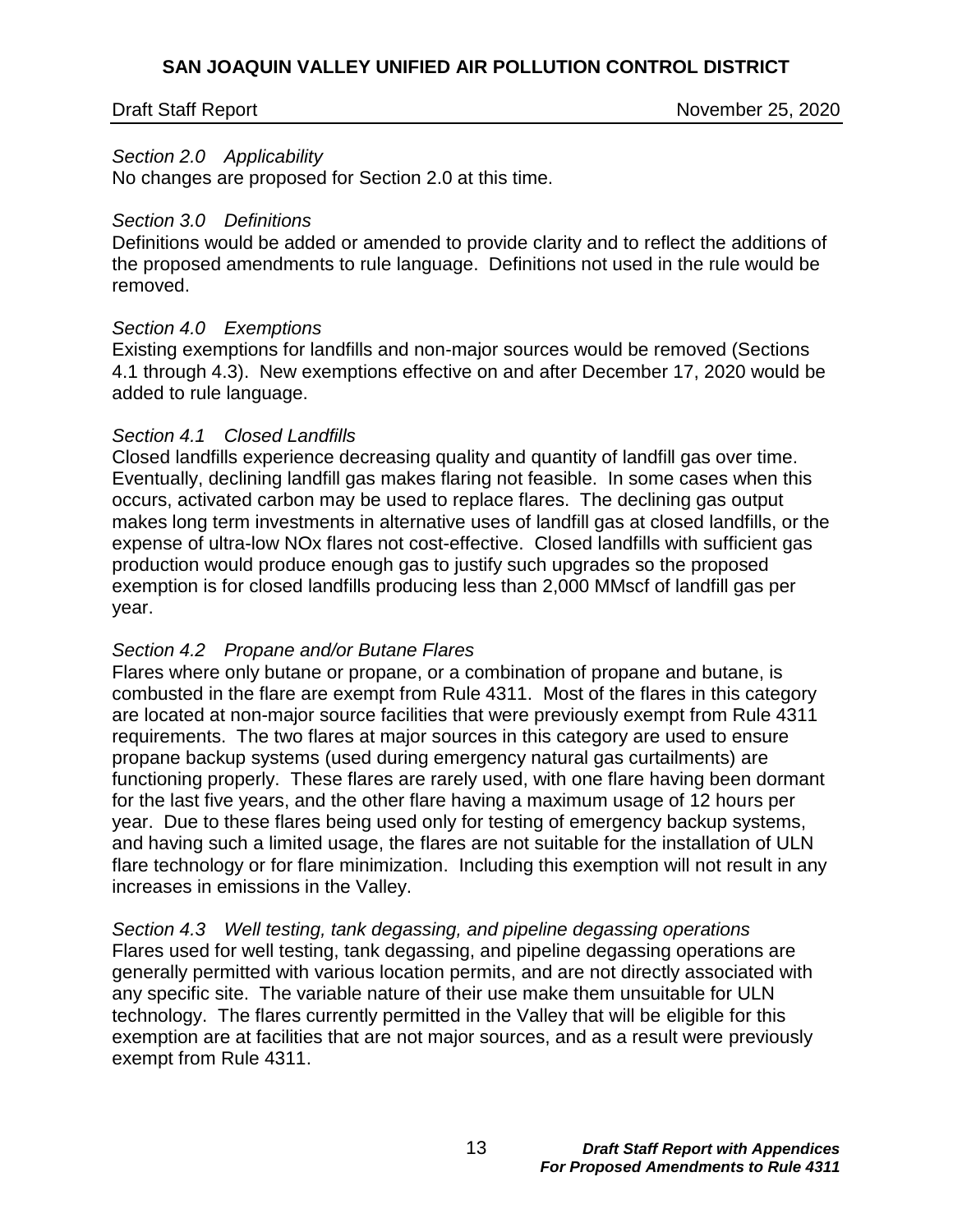Draft Staff Report November 25, 2020

## *Section 4.4 Flares that combust regeneration gas*

Regeneration gas is produced when impurities are being removed from landfill or digester gas. The gas clean up system usually employs two catalyst beds to clean the gas, one catalyst bed is actively cleaning the biogas while the other catalyst bed is being regenerated. The gas used to clean/regenerate the catalyst cannot be used beneficially and is directed to a small flare. These flares only exist at facilities engaging in a beneficial use project such as pipeline injection. This exemption is essential to ensure the proposed rule does not discourage beneficial use of landfill or digester gas. The two existing flares in the District that fall under this exemption are located at landfill energy projects, and therefore were previously exempt from Rule 4311.

### *Section 5.0 Requirements*

### *Section 5.1 Emergency Flares*

Added sections 5.8, 5.9, and 5.10 to the list of sections to which emergency flares are exempt. These sections represent the new sections requiring ULN flares and annual throughput limitations, as ULN flares are not suitable for emergency uses, emergency flares are exempt from these requirements.

### *Section 5.2 Low-use Flares*

Flares operated under 200 hours per year, or equivalent to under 200 hours per year and conditions in the Permit to Operate include this limitation are exempt from the requirements in Section 5.9 and 5.10, the rule sections setting thresholds and establishing requirements for ULN flares. Flares with such low use are cost-prohibitive to require expensive ULN technologies.

### *Section 5.7 Open Flares*

Removed references to air assisted, steam assisted, or non-assisted to improve rule clarity as they were unnecessary.

### *Section 5.8 Ground Level Enclosed Flare Emissions Limits*

Updated to be compatible with the enhanced ULN emissions limits in Sections 5.9 and 5.10.

## *Section 5.9 Flare Annual Throughput Thresholds*

A new requirement that would establish annual throughput thresholds that flares must either not exceed or emissions limits that flares must meet if they exceed the thresholds. Annual throughput thresholds will be based on not exceeding the applicable threshold in any two consecutive calendar years. Flare operators will have the option of modifying their permit to meet the throughput threshold limits per the compliance schedule in Section 7.2, or replace or modify their flare to meet applicable emissions limits per the compliance schedule in section 7.3.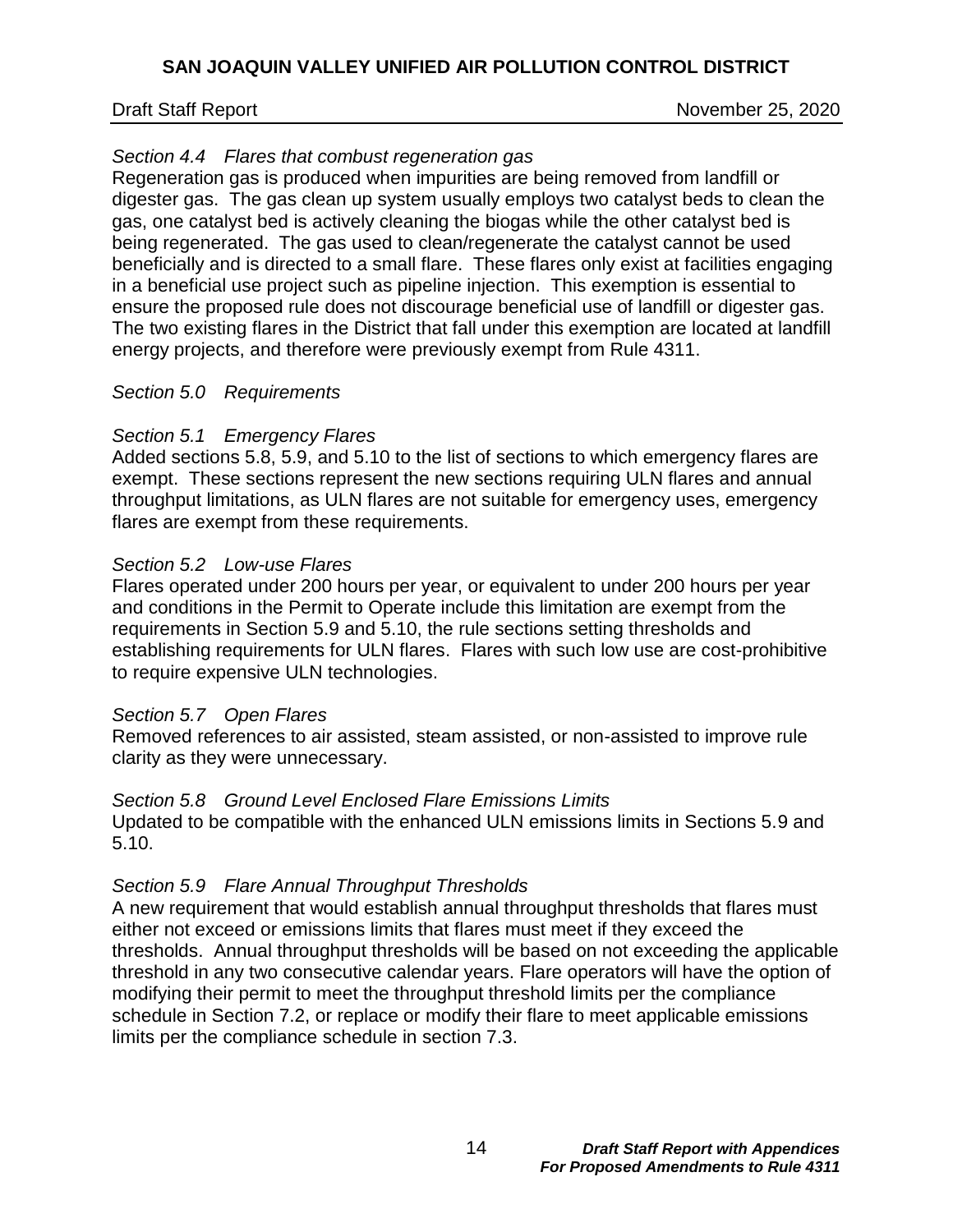Draft Staff Report November 25, 2020

Table 2 in the rule, displayed below, would establish the following annual throughput thresholds:

| Table 2 - Flare Annual Throughput Thresholds (MMBtu/calendar year) |          |
|--------------------------------------------------------------------|----------|
| <b>Flare Category</b>                                              | MMBtu/yr |
| A. Flares used at Oil and Gas Operations                           | 25,000   |
| B. Flares used at Landfill Operations                              | 90,000   |
| C. Flares used at Digester Operations                              | 100,000  |
| D. Flares used at Organic Liquid Loading Operations                | 25,000   |

District staff evaluated various approaches to determining thresholds to require flare operators to take action to reduce emissions. The only other rule in the nation requiring ULN flares is South Coast Air Quality Management District (SCAQMD) Rule 1118.1. Rule 1118.1 sets thresholds for action based on a percentage of capacity used annually. Applying a percentage-based approach would have excluded some of the most highly utilized flares in the Valley. As an alternative to this approach, District staff evaluated a set of annual throughput thresholds by flare type, with the goal of achieving emissions reductions in greater quantity and more cost-effectively than those achievable under the approach included in SCAQMD Rule 1118.1. The approach included in the District's proposed rule achieves greater emissions reductions than the approached included in SCAQMD Rule 1118.1 at approximately half the cost by focusing on flares with the highest usage, resulting in a more effective proposed rule.

Table 3 in the rule, below, would establish NOx limits for those flares exceeding Table 2 thresholds:

| Table 3 – VOC and NOx Emissions Requirements for Flares             |                             |                            |
|---------------------------------------------------------------------|-----------------------------|----------------------------|
| <b>Flare Category</b>                                               | VOC (lb/MMBtu)              | NO <sub>x</sub> (lb/MMBtu) |
| A. Flares at Oil and Gas<br><b>Operations</b>                       | 0.008                       | 0.018                      |
| <b>B. Flares at Landfill Operations</b>                             | 0.038                       | 0.025                      |
| C. Flares at Digester Operations<br>(Located at a Major Source)     | 0.038                       | 0.025                      |
| D. Flares at Digester Operations<br>(Not located at a Major Source) | N/A                         | 0.060                      |
| E. Flares at Organic Liquid                                         | Pounds/1,000 gallons loaded |                            |
| <b>Loading Operations</b>                                           | N/A                         | 0.034                      |

The above emission limits were established based on the currently available control technologies that have been proven to be technologically feasible for each specific type of flaring operation, taking into consideration the gas composition and flow. Existing District Rule 4624 establishes VOC limits at Organic Liquid Loading operations, so no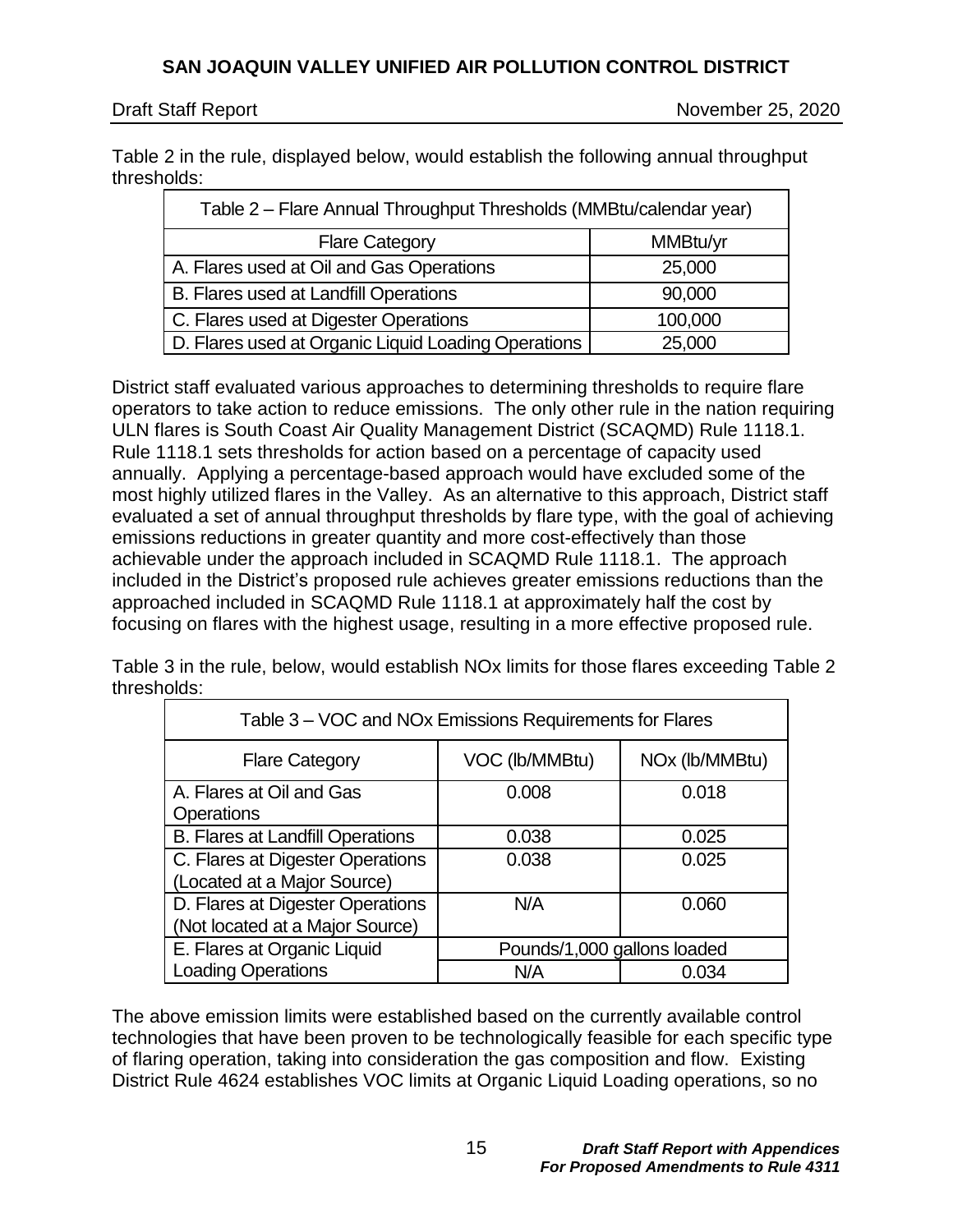Draft Staff Report November 25, 2020

VOC limit is proposed for flares at these facilities to ensure consistency with Rule 4624 requirements.

### *Section 5.10 Throughput threshold exceedance procedure*

This new section would establish timelines and requirements for flares that exceed annual throughput thresholds for two consecutive calendar years, as proposed in Table 2. For operators of flares triggering this provision, replacement or modification of flares to meet Table 3 emissions limits must be completed per the schedule in section 7.4.

### *Section 5.11 Flare Minimization Plan*

Flares currently subject to the flare minimization plan requirements will continue to be subject to this section and flares brought into the requirements of this rule based on new loss of exemptions would not be required to submit a plan based on the few to no options available to minimize flaring. For example, landfills are required to flare for safety and environmental reasons and generally have no other options for the flared gas.

### *Section 5.12 Petroleum SO2 Performance Targets*

Updates in this section would remove requirements with implementation dates between 2011 and 2017 that have already passed.

### *Section 5.13 Vent Gas Flow*

New language would maintain current vent gas flow monitoring requirements for facilities currently subject to this requirement, while vent gas flow monitoring requirements for newly subject operations is addressed in the following section.

*Section 5.14 Vent Gas Flow for Operations Subject to Table 2 Throughput Thresholds* This new section establishes vent gas flow monitoring requirements for flares at operation types specified in Table 2, which are subject to the annual flare throughput thresholds of this rule. Operators of these specified flares are required to monitor the vent gas flow to the flare, keep records of the vent gas flow, and annually determine the heat content of the flare gas.

## *Section 5.15 Flare Monitoring Requirements*

This section would maintain flare monitoring requirements for flares which are already subject to the monitoring requirements in the current version of Rule 4311. New language would also require newly subject flares to begin monitoring per specified sections by January 1, 2024.

### *Section 6.0 Administrative Requirements*

## *Section 6.1 Recordkeeping*

Proposed modifications to various subsections would remove effective dates that occurred in the past, and will require record keeping for flares claiming the low-use exemption under Section 5.2.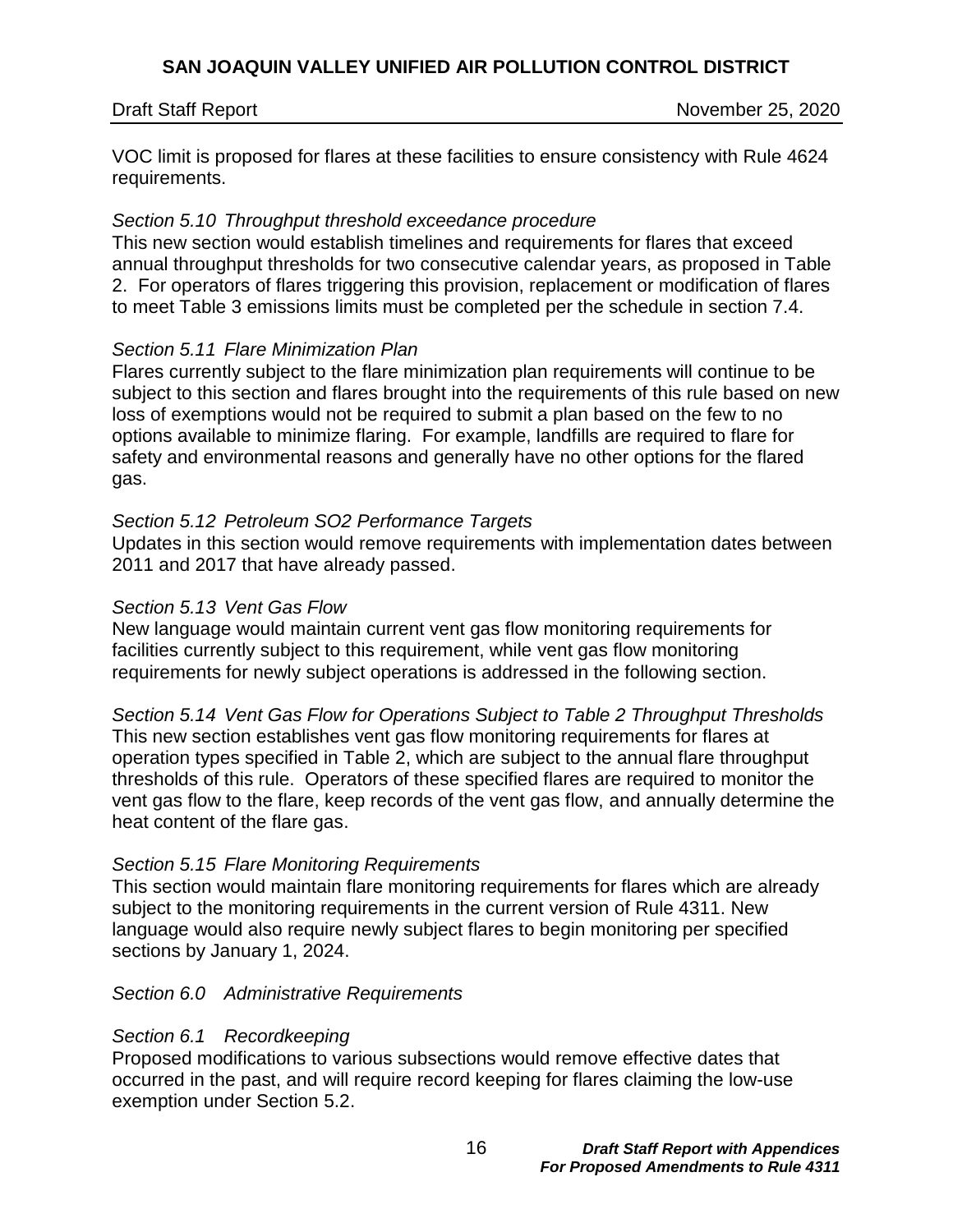Draft Staff Report November 25, 2020

#### *Section 6.2 Flare Reporting*

#### *Section 6.2.1 Unplanned Flaring Event*

Proposed modifications remove effective dates that occurred in the past.

#### *Section 6.2.2 Reportable Flaring Event*

This section would maintain reportable flaring event requirements, except for those flares that meet the ultra-low NOx emissions limits included in Table 3. Modifications would also update the submittal timeline for required reporting to be on a calendar-year basis, consistent with other reporting required in the rule (such as reporting of the annual throughput thresholds).

### *Section 6.2.3 Annual Monitoring Report*

This section will maintain the annual monitoring reporting requirements, while updating the requirement to occur on a calendar year basis, and will modernizes the submittal requirement to require an electronic format approved by the District. Additional language maintains report requirements for flares currently subject to requirements, and phases in reporting requirements for flares newly subject to Rule 4311.

### *Section 6.3 Test Methods*

### *Section 6.3.6 Heating Value Determination*

This new section specifies methods for determining heating value of flare gas for computation in annual throughput reporting.

### *Section 6.4 Compliance Determination*

Proposed modification updates the requirements for source testing to ensure flares demonstrate compliance with Section 5.8 limits. Additionally, a minor correction on timeline for submittal of source test results to align with District Rule 1081 (Source Sampling) correcting a discrepancy identified during rule consistency analysis.

### *Section 6.5 Flare Minimization Plan (FMP)*

The Flare Minimization Plan requirements for flares already subject to those requirements will be maintained, and language has been added to clarify the applicability of this requirement.

### *Section 6.5.3 New or modified equipment*

Proposed changes to this section will remove an outdated clause with dates that have already passed.

### *Section 6.6 Vent Gas Composition Monitoring*

Proposed modified language maintains existing requirements for major source nonlandfill operations, and sets an effective date for non-major non-landfill source operations previously exempt from requirements in this section.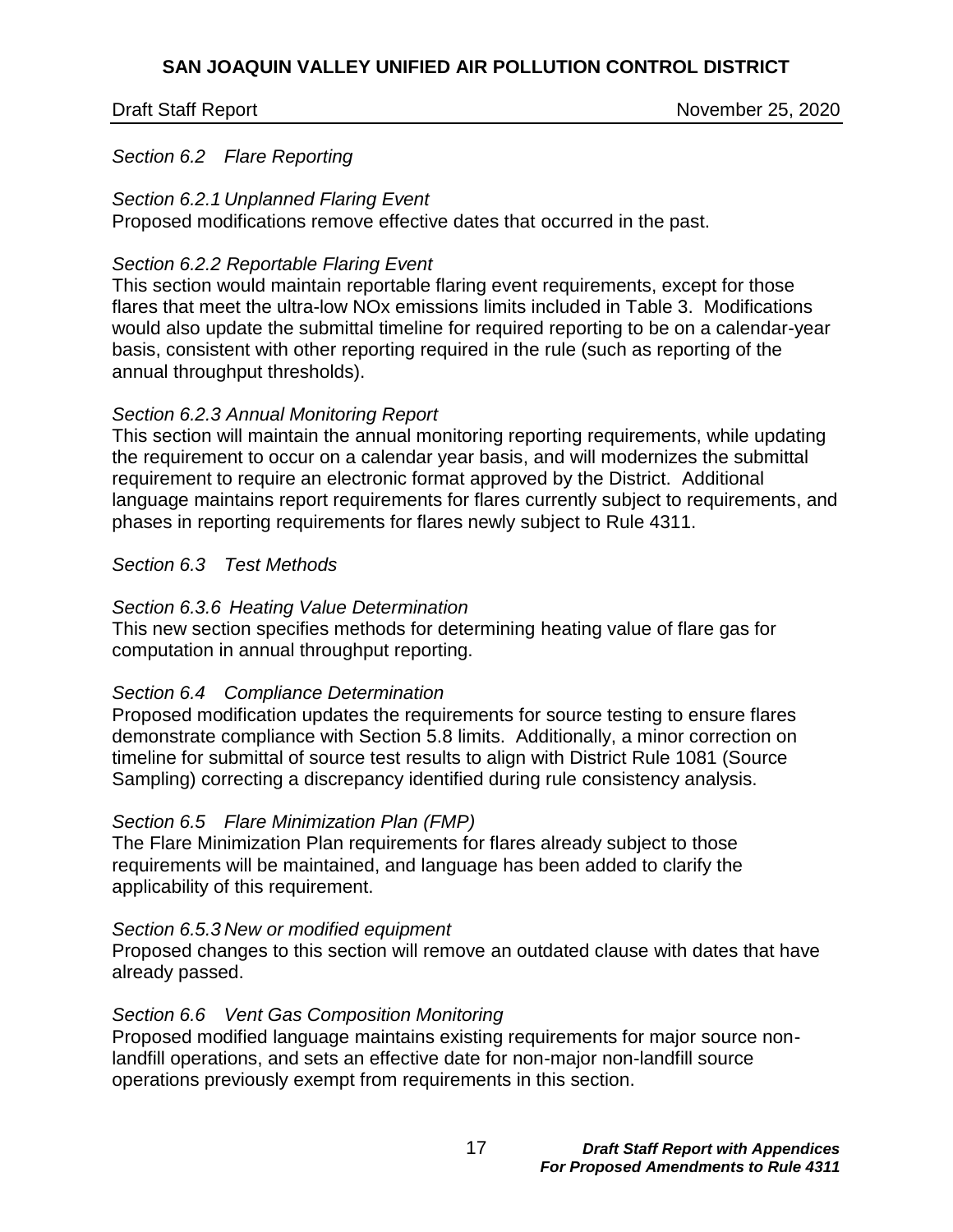Draft Staff Report November 25, 2020

## *Section 6.7 Pilot and Purge Gas Monitoring*

Proposed modified language maintains existing requirements for major source nonlandfill operations, and sets an effective date for non-major source and landfill operations previously exempt from requirements in this section.

### *Section 6.8 Water Seal Monitoring*

Proposed modified language maintains existing requirements for major source nonlandfill operations, and sets an effective date for non-major source and landfill operations previously exempt from requirements in this section.

### *Section 6.9 General Monitoring*

Proposed modified language maintains existing requirements for major source nonlandfill operations, and sets an effective date for non-major source and landfill operations previously exempt from requirements in this section.

### *Section 6.10 Video Monitoring*

Proposed modifications remove effective dates that occurred in the past.

## *Section 7.0 Compliance Schedule*

Proposed new language would set schedules for compliance with Section 5.8 requirements.

*Section 7.2 Compliance Schedule for Annual Throughput Threshold Limits* Proposed language would set the schedule for flare operators electing to meet Table 2 annual throughput threshold limits. Flare operators electing this option shall submit an ATC application to limit annual throughput by July 1, 2022. The section would further set a requirement that the implementation of measures to limit throughput be completed and compliance with annual throughput limits must be met no later than the 2024 calendar year.

*Section 7.3 Compliance Schedule for Ultra-Low NOx Flare Replacement* Proposed language would set the schedule for flare operators electing to meet Table 3 flare emissions limits. Flare operators electing this option shall submit an ATC application to limit annual throughput by July 1, 2022. The section would further set a requirement that the installation and switch to the replacement unit be completed and in compliance with emissions limits no later than the December 31, 2023.

*Section 7.4 Compliance Schedule for Annual Throughput Threshold Exceedance* Proposed language would set the schedule for flare operators who previously elected to meet Table 2 annual throughput threshold limits then exceeded those limits in two consecutive calendar years. Flare operators triggering this schedule must complete the installation or modification of a flare meeting Table 3 limits by December 31 of the year following the second consecutive threshold exceedance.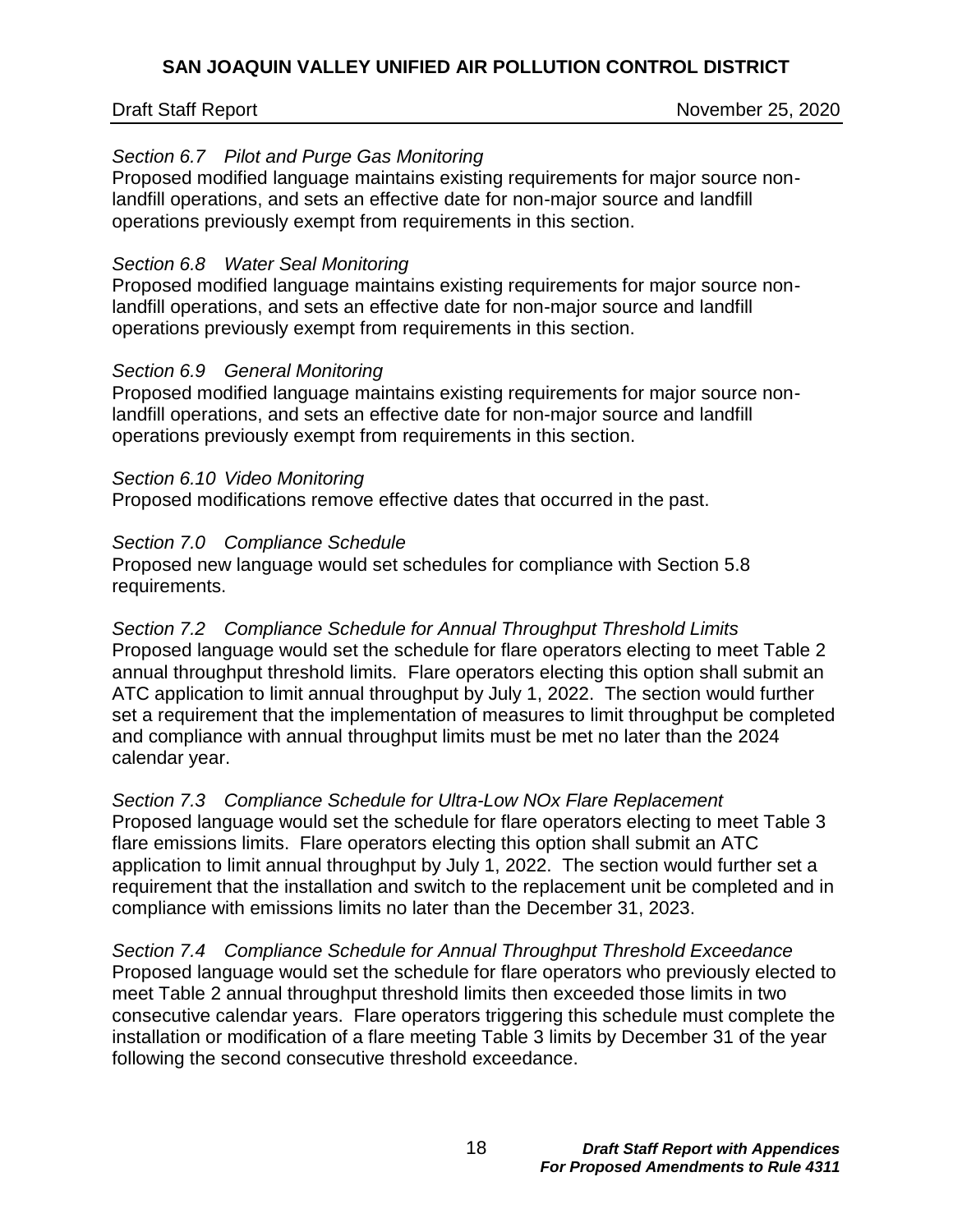Draft Staff Report November 25, 2020

# <span id="page-18-0"></span>**A. Affected Flares**

District staff queried the District Permit Services Database for all flares, and identified 266 flares in total. Most flare operators are required to submit annual throughputs of gas for emissions inventory purposes. Staff consolidated this information to perform an analysis averaging flare use over the past three calendar years to estimate future flare throughputs. The flares were then sorted into categories based on the types of operations, and using permitted NOx limits to estimate emissions as shown in [Table](#page-18-2) 2.

| <b>Facility Type</b>                           | <b>Number</b>  | <b>Throughput</b><br>(MMbtu/yr) | <b>NO<sub>x</sub></b><br>(tpy) |
|------------------------------------------------|----------------|---------------------------------|--------------------------------|
| Agriculture Related Digester - Major           | 4              | 73,512                          | 2.29                           |
| Agriculture Related Digester - Non-major       | 12             | 48,125                          | 1.36                           |
| <b>Chemical Production and/or Distribution</b> | 5              | 18,182                          | 0.62                           |
| <b>Gas Plants</b>                              | 11             | 169,323                         | 5.76                           |
| Landfill                                       | 17             | 2,750,093                       | 72.62                          |
| Landfill - Closed                              | 11             | 532,272                         | 15.84                          |
| Oil and Gas Production                         | 161            | 2,178,620                       | 70.06                          |
| Other                                          | 6              | 68,430                          | 1.46                           |
| Propane Backup System                          | 6              | 409                             | 0.01                           |
| Refinery                                       | 7              | 96,663                          | 3.29                           |
| Wastewater Treatment - Major                   | 6              | 434,537                         | 13.66                          |
| Wastewater Treatment - Non-Major               | 16             | 264,604                         | 8.56                           |
| <b>Organic Liquid Handling</b>                 | $\overline{4}$ | 58,215                          | 7.28                           |
| <b>Total</b>                                   | 266            | 6,692,984                       | 197.96                         |

<span id="page-18-2"></span>Table 2 *– Flare Annual Average Throughputs and NOx Emissions*

Based on this information, 32 flares are estimated to exceed proposed rule threshold limits and would be required to be replaced or modified to meet proposed emissions limits. This includes 20 flares at oil and gas producers, 2 flares at digester operators, and 10 flares at landfill operations.

# <span id="page-18-1"></span>**B. Rule Comparisons**

District staff compared emission limits, optional control requirements, and work practices in District Rule 4311 to comparable requirements in rules from the following nonattainment areas:

- Bay Area AQMD Regulation 12, Rule 11 (Adopted June 4, 2003)
- Bay Area AQMD Regulation 12, Rule 12 (Adopted July 20, 2005)
- Santa Barbara APCD Rule 359 (Amended June 28, 1994)
- South Coast AQMD Rule 1118 (Amended July 7, 2017)
- South Coast AQMD Rule 1118.1 (Adopted January 4, 2019)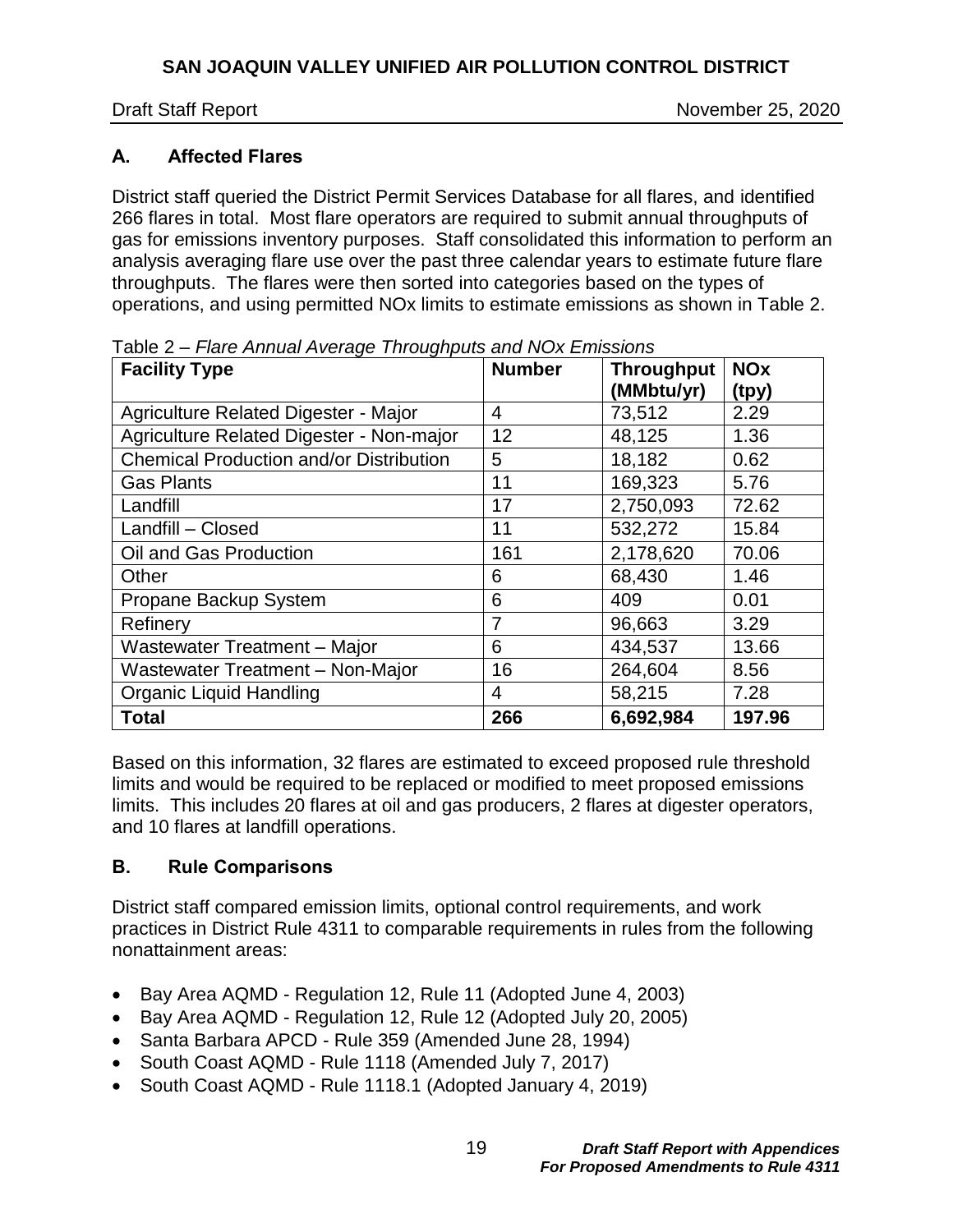Draft Staff Report November 25, 2020

Sacramento Metropolitan AQMD and Ventura County APCD do not have an analogous rule for this source category.

## **Bay Area Air Quality Management District (BAAQMD)**

On June 4, 2003, BAAQMD adopted Rule 12-11 (Flare Monitoring at Petroleum Refineries) requiring monitoring and recording of emissions data for flares at petroleum refineries. This rule enabled BAAQMD to collect emissions data from refineries, which BAAQMD used to determine the causes of specific flaring events, as well as estimate the quantity of emissions released during those events. As a result of findings obtained under Rule 12-11, Rule 12-12 (Flares at Petroleum Refineries) was adopted July 20, 2005.

Rule 12-12 reduces emissions from flares by minimizing the frequency and magnitude of flaring. Rule 12-12 also prohibits the use of refinery flares without the refinery first creating, following, and annually updating an FMP for each flare. Facilities are required to submit flaring reports when a flare releases more than 500,000 standard cubic feet of gas per calendar day (scf/day). The flaring report must identify the actions that will be taken to avoid flaring from that cause in the future, if possible. The rule also requires continuous monitoring of the flare system's knock-out drum water seal for leaks, and the submittal of annual reports to BAAQMD that evaluate flaring events that released less than  $500,000$  scf/day, but  $SO<sub>2</sub>$  emitted was more than  $500$  lbs.

# **Santa Barbara County Air Pollution Control District (SBCAPCD)**

SBCAPCD adopted Rule 359 (Flares and Thermal Oxidizers) on June 28, 1994. Provisions of this rule apply to the use of flares and thermal oxidizers at oil and gas production sources, petroleum refinery and related sources, natural gas services and transportation sources and wholesale trade in petroleum/petroleum products. Rule 359 sets specific requirements for the sulfur content in gaseous fuels, technology based standards, flare minimization plans, emergency events, and emission and operational limits.

## **South Coast Air Quality Management District (SCAQMD)**

SCAQMD adopted Rule 1118 (Emissions from Refinery Flares) on February 13, 1998 and last amended the rule on July 7, 2017. Facilities subject to Rule 1118 are required to minimize or eliminate routine flaring from refining operations with flares and by establishing facility specific sulfur dioxide annual emission performance targets. SCAQMD adopted Rule 1118.1 (Non-Refinery Flares) on January 4, 2019. This rule sets NOx emissions limits for all new flares as well as annual thresholds based on percentages of installed flare capacity. Thresholds are established by facility type, 70% of capacity for digester gas flares, 20% of capacity for landfill gas flares, and 5% of capacity for produced gas flares or any gas combusted in an open flare. Flares exceeding the established thresholds are required to either reduce their flaring below the applicable threshold or replace the flare with a ULN flare. The rule establishes various timelines for compliance with replacement or reduction requirements, as well as monitoring and reporting standards.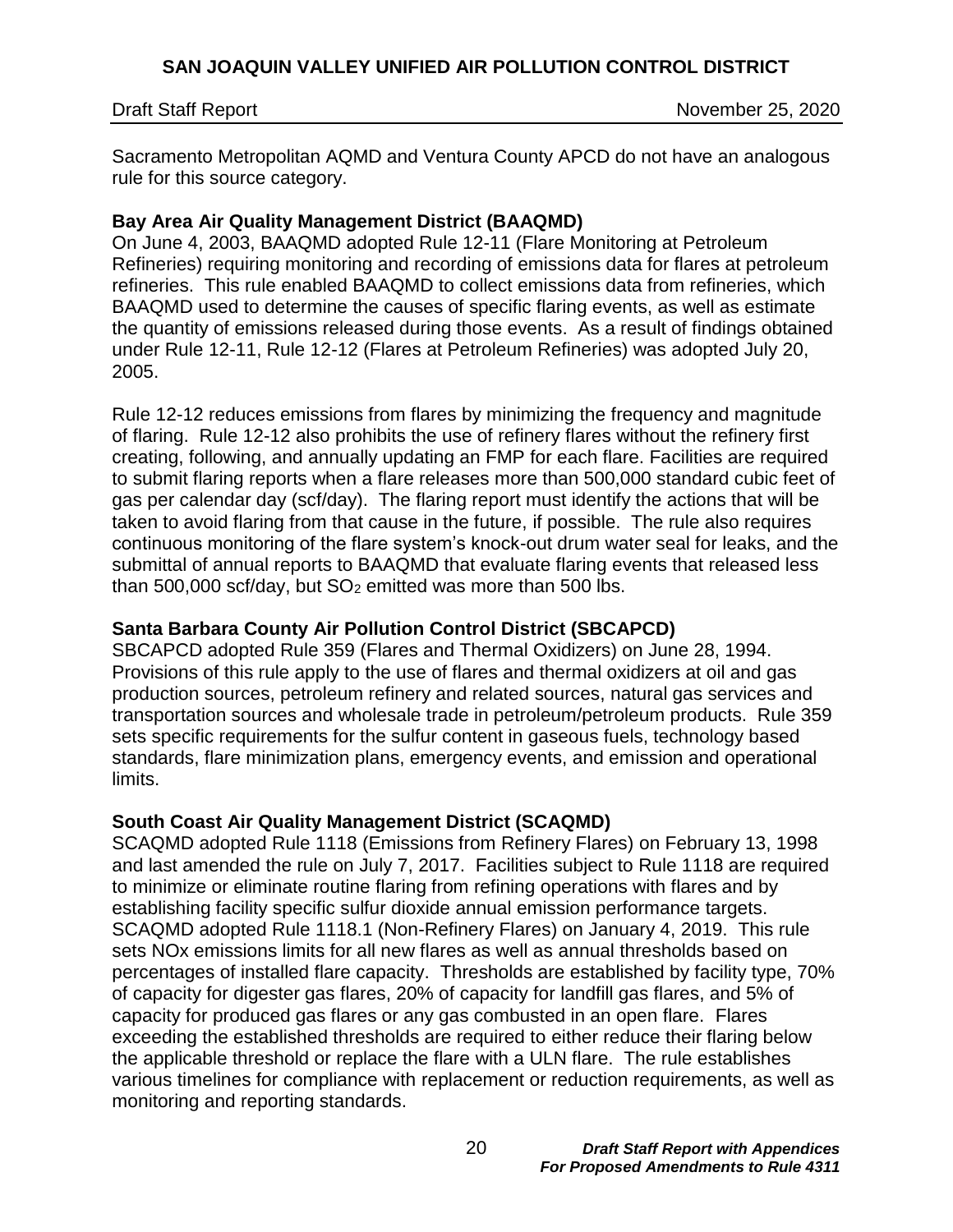Draft Staff Report November 25, 2020

Since SCAQMD recently amended their Rule 1118.1, District staff conducted a comprehensive analysis to understand the potential emission reduction opportunities of applying a similar rule concept to sources located in the San Joaquin Valley. District staff evaluated various approaches to determining thresholds to require flare operators to take action to reduce emissions. Applying a percentage-based approach would have excluded some of the most highly utilized flares in the Valley. As an alternative to this approach, District staff evaluated a set of annual throughput thresholds by flare type, with the goal of achieving emissions reductions in greater quantity and more costeffectively than those achievable under the approach included in SCAQMD Rule 1118.1. The approach included in the District's proposed rule achieves greater emissions reductions than the approached included in SCAQMD Rule 1118.1 at approximately half the cost by focusing on flares with the highest usage, resulting in a more effective proposed rule.

# <span id="page-20-0"></span>**IV. ANALYSIS**

# <span id="page-20-1"></span>**A. Emission Reduction Analysis**

In order to determine the emission reductions associated with the proposed changes, District staff queried the District Permit Services Database for all flares, and then sorted the flares into categories based on the types of operations. The District identified 266 flares in total. Based on the three-year average of throughput data reported to the District in annual emissions inventory submissions, 32 flares are estimated to exceed proposed rule threshold limits and would be required to be replaced or modified to meet proposed emissions limits if that average is indicative of future throughput. This includes 20 flares at oil and gas producers, 2 flares at digester operators, and 10 flares at landfill operations. Details for the affected flares, with expected NOx reductions are in [Table](#page-20-2) 3 below.

| <b>Facility</b><br>Category      | Total<br><b>Permitted</b><br><b>Flares</b> | <b>Number</b><br><b>Replacing</b><br><b>Flares</b> | <b>Annual</b><br>Throughput of<br><b>Affected Flares</b><br>(MMBtu/yr) | <b>Estimated</b><br><b>NOx</b><br><b>Reductions</b><br>(tpd) | <b>Percent</b><br><b>NOx</b><br><b>Reductions</b> |
|----------------------------------|--------------------------------------------|----------------------------------------------------|------------------------------------------------------------------------|--------------------------------------------------------------|---------------------------------------------------|
| Oil and Gas<br><b>Facilities</b> | 161                                        | 19                                                 | 1,299,587                                                              | 0.089                                                        | 46.4%                                             |
| Landfill<br><b>Facilities</b>    | 28                                         | 10                                                 | 2,576,069                                                              | 0.095                                                        | 47.9%                                             |
| Wastewater<br>Treatment          | 22                                         | $\overline{2}$                                     | 334,500                                                                | 0.018                                                        | 47.1%                                             |
| Other<br><b>Facilities</b>       | 55                                         | 0                                                  | 0                                                                      | 0                                                            |                                                   |
| Totals                           | 266                                        | 31                                                 | 4,210,156                                                              | 0.203                                                        | 37.2%                                             |

<span id="page-20-2"></span>

|--|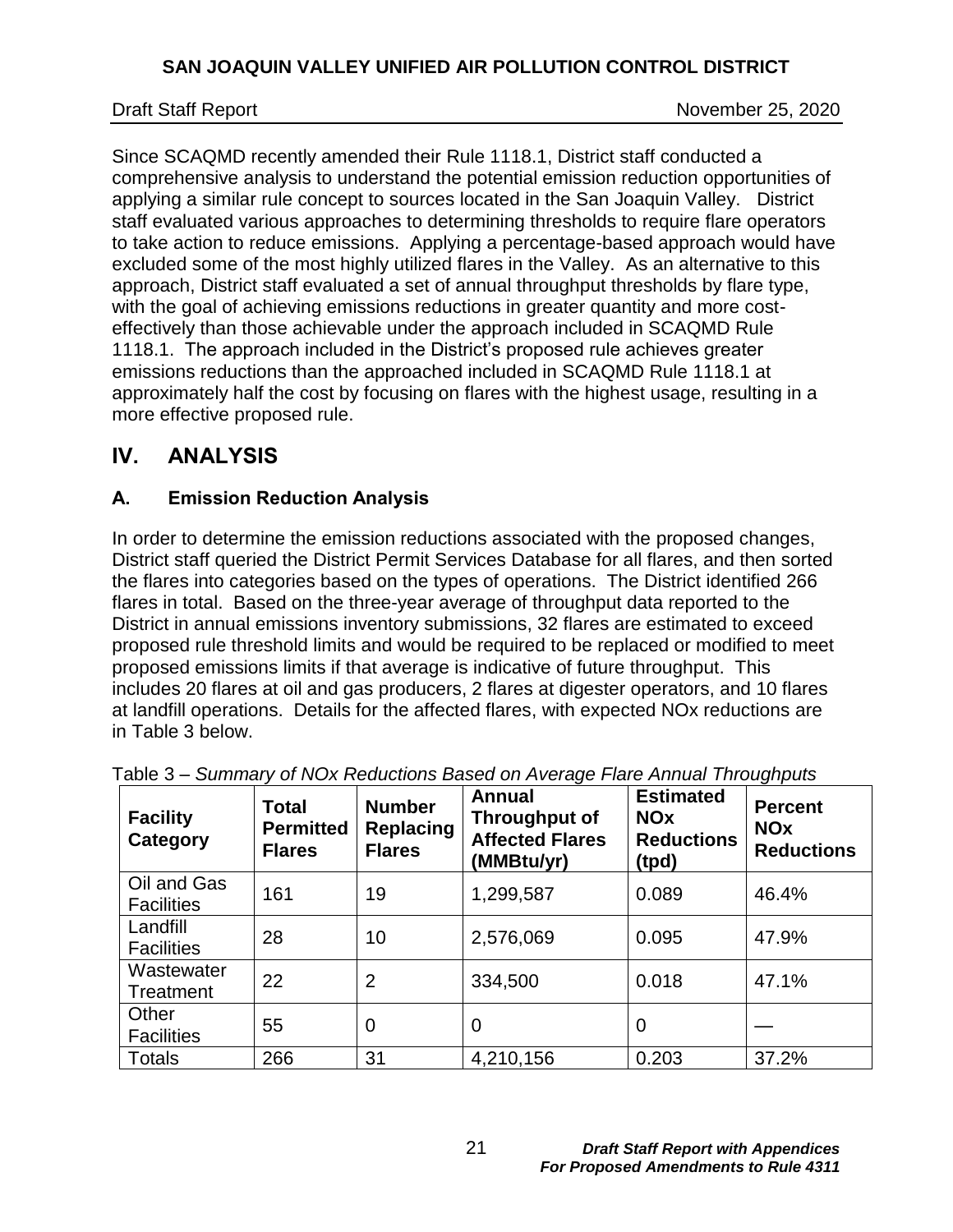Draft Staff Report November 25, 2020

Estimated NOx reductions are based on three-year average throughputs, and are used for cost-effectiveness purposes. However, for SIP purposes, this represents a 37.2% reduction from the total NOx estimated from three-year average data, and that percentage will be used for the NOx emissions controlled from the rule. For the years 2024 and 2025, the annual average NOx inventory for this category is 0.52 tons per day based on CEPAM Version 1.5, which was used as the inventory for the *2018 PM2.5 Plan*. Applying the 37.2% reduction to this, the SIP NOx reductions from this rule will be 0.19 tons per day in those years.

Details of the emissions reduction analysis is contained in Appendix B to this staff report.

## <span id="page-21-0"></span>**B. Cost Effectiveness Analysis**

The California Health and Safety Code (CH&SC) Section 40920.6(a) requires the District to conduct both an absolute cost effectiveness analysis and an incremental cost effectiveness analysis of available emission control options before adopting each BARCT rule. The purpose of conducting a cost effectiveness analysis is to evaluate the economic reasonableness of the pollution control measure or rule. The analysis also serves as a guideline in developing the control requirements of a rule. Details of the cost effectiveness analysis is contained in Appendix C to this report.

## <span id="page-21-1"></span>**C. Socioeconomic Analysis**

Pursuant to CH&SC 40728.5(a), "Whenever a district intends to propose the adoption, amendment, or repeal of a rule or regulation that will significantly affect air quality or emissions limitations, that agency shall, to the extent data are available, perform an assessment of the socioeconomic impacts of the adoption, amendment, or repeal of the rule or regulation." The District, through a competitive solicitation process, selected Eastern Research Group, Inc. (ERG) to perform the socioeconomic impacts analysis. District Staff identified flares subject to proposed Rule 4311, estimated units likely to be affected by new provisions. Cost information was collected from vendors and stakeholders throughout the public process. The information was provided to ERG to perform the analysis and draft the report. The report is contained in Appendix D of this staff report.

## <span id="page-21-2"></span>**D. Environmental Impact Analysis**

The District is proposing to amend existing District Rule 4311 (Flares) to meet the commitments in the 2016 Ozone Plan and 2018 PM2.5 Plan. The Purpose of this rule amendment project is to add additional low NOx flare emission limitations for existing and new flaring activities and expand applicability of the rule by removing the exemption for non-major.

There are no other actions or rule requirements associated with this project. Based on the District's investigation, substantial evidence supports the District's conclusion that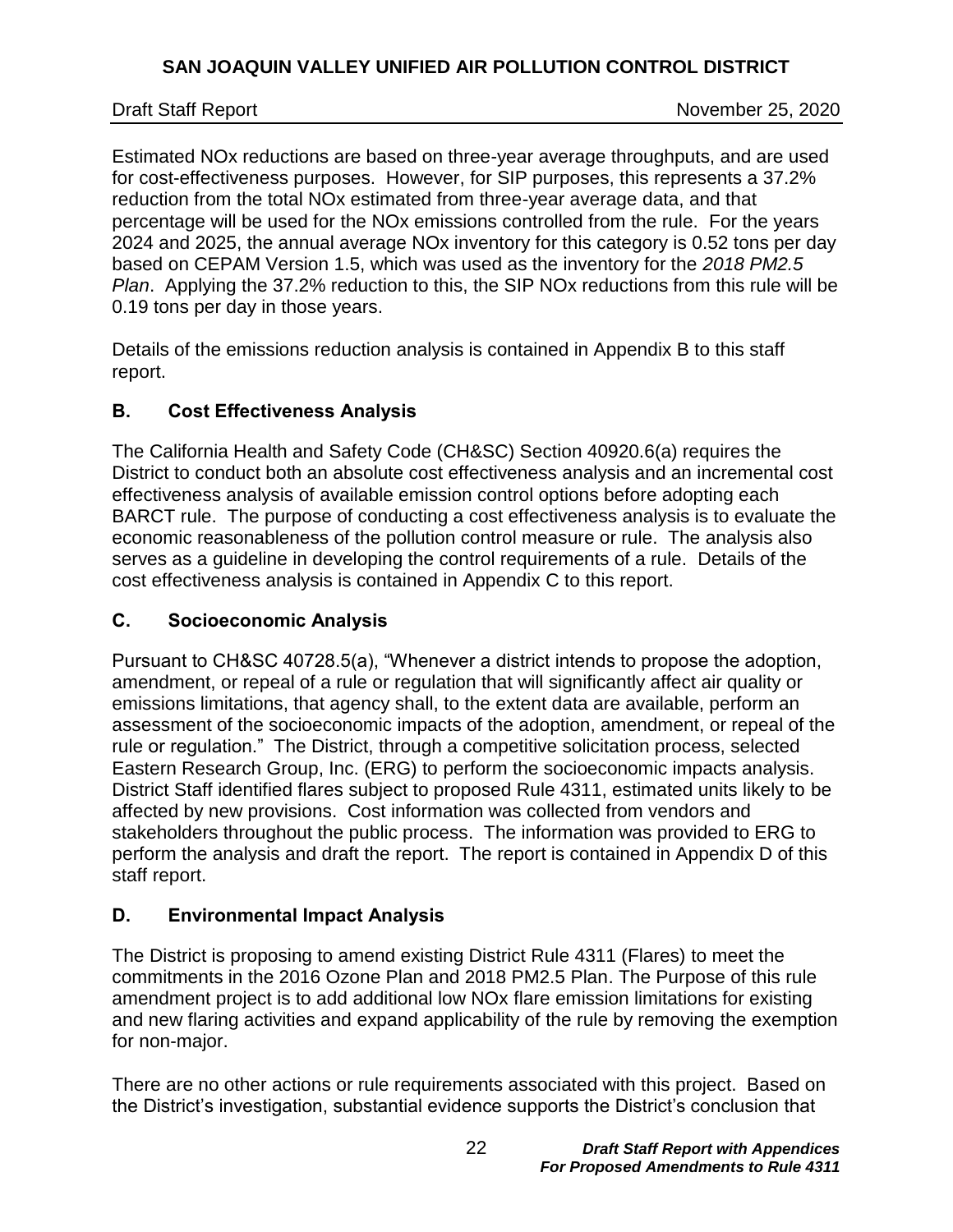the amendments will not cause either a direct physical change in the environment or a reasonably foreseeable indirect physical change in the environment, and as such is not a "project" as that term is defined under the California Environmental Quality Act (CEQA) Guidelines § 15378. In addition, substantial evidence supports the District's conclusion that, if one assumes the amendment is a "project" under CEQA in spite of our conclusion to the contrary, it will not have any significant adverse effects on the environment.

In addition, the amendments to District Rule 4311 is an action taken by a regulatory agency, the San Joaquin Valley Air District, as authorized by state law to assure the maintenance, restoration, enhancement, or protection of air quality in the San Joaquin Valley where the regulatory process involves procedures for protection of air quality.

California Environmental Quality Act (CEQA) Guidelines §15308 (Actions by Regulatory Agencies for Protection of the Environment), provides a categorical exemption for "actions taken by regulatory agencies, as authorized by state or local ordinance, to assure the maintenance, restoration, enhancement, or protection of the environment where the regulatory process involves procedures for protection of the environment. Construction activities and relaxation of standards allowing environmental degradation are not included in this exemption." No construction activities or relaxation of standards are included in this project. Therefore, the rule amendment project is exempt from CEQA.

Finally, according to Section 15061 (b)(3) of the CEQA Guidelines, a project is exempt from CEQA if, "(t)he activity is covered by the common sense exemption that CEQA applies only to projects which have the potential for causing a significant effect on the environment. Where it can be seen with certainty that there is no possibility that the activity in question may have a significant effect on the environment, the activity is not subject to CEQA." As such, for this additional reason, the District finds that the rule amendment project is exempt from CEQA.

## <span id="page-22-0"></span>**E. Rule Consistency Analysis**

Pursuant to California Health and Safety Code Section 40727.2, staff has prepared a rule consistency analysis that compares the elements of Rule 4311 with the corresponding elements of other District rules and federal regulations and guidelines that apply to the same type of equipment or source category. The analysis is discussed in Appendix E of this staff report. District staff has concluded that Proposed Rule 4311 is not in conflict with nor inconsistent with other District rules nor is Proposed Rule 4311 in conflict with nor inconsistent with federal policy, rule, or regulations governing the same source category.